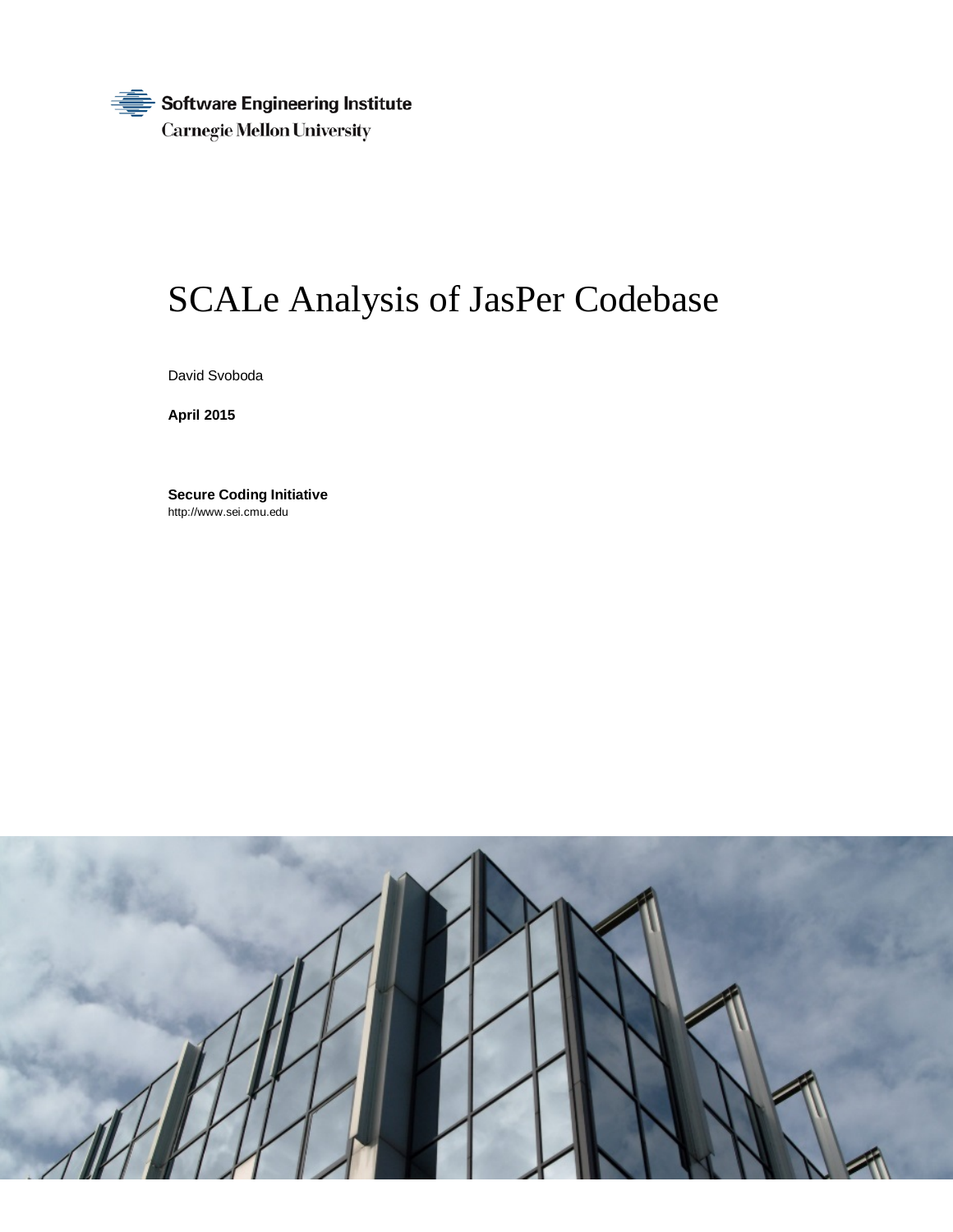#### Copyright 2015 Carnegie Mellon University

This material is based upon work funded and supported by the Department of Defense under Contract No. FA8721-05-C-0003 with Carnegie Mellon University for the operation of the Software Engineering Institute, a federally funded research and development center.

Any opinions, findings and conclusions or recommendations expressed in this material are those of the author(s) and do not necessarily reflect the views of the United States Department of Defense.

References herein to any specific commercial product, process, or service by trade name, trade mark, manufacturer, or otherwise, does not necessarily constitute or imply its endorsement, recommendation, or favoring by Carnegie Mellon University or its Software Engineering Institute.

This report was prepared for the SEI Administrative Agent AFLCMC/PZM 20 Schilling Circle, Bldg 1305, 3rd floor Hanscom AFB, MA 01731-2125

NO WARRANTY. THIS CARNEGIE MELLON UNIVERSITY AND SOFTWARE ENGINEERING INSTITUTE MATERIAL IS FURNISHED ON AN "AS-IS" BASIS. CARNEGIE MELLON UNIVERSITY MAKES NO WARRANTIES OF ANY KIND, EITHER EXPRESSED OR IMPLIED, AS TO ANY MATTER INCLUDING, BUT NOT LIMITED TO, WARRANTY OF FITNESS FOR PURPOSE OR MERCHANTABILITY, EXCLUSIVITY, OR RESULTS OBTAINED FROM USE OF THE MATERIAL. CARNEGIE MELLON UNIVERSITY DOES NOT MAKE ANY WARRANTY OF ANY KIND WITH RESPECT TO FREEDOM FROM PATENT, TRADEMARK, OR COPYRIGHT INFRINGEMENT.

This material has been approved for public release and unlimited distribution except as restricted below.

Internal use:\* Permission to reproduce this material and to prepare derivative works from this material for internal use is granted, provided the copyright and "No Warranty" statements are included with all reproductions and derivative works.

External use:\* This material may be reproduced in its entirety, without modification, and freely distributed in written or electronic form without requesting formal permission. Permission is required for any other external and/or commercial use. Requests for permission should be directed to the Software Engineering Institute at permission@sei.cmu.edu.

\* These restrictions do not apply to U.S. government entities.

Carnegie Mellon® and CERT® are registered marks of Carnegie Mellon University.

DM-0002301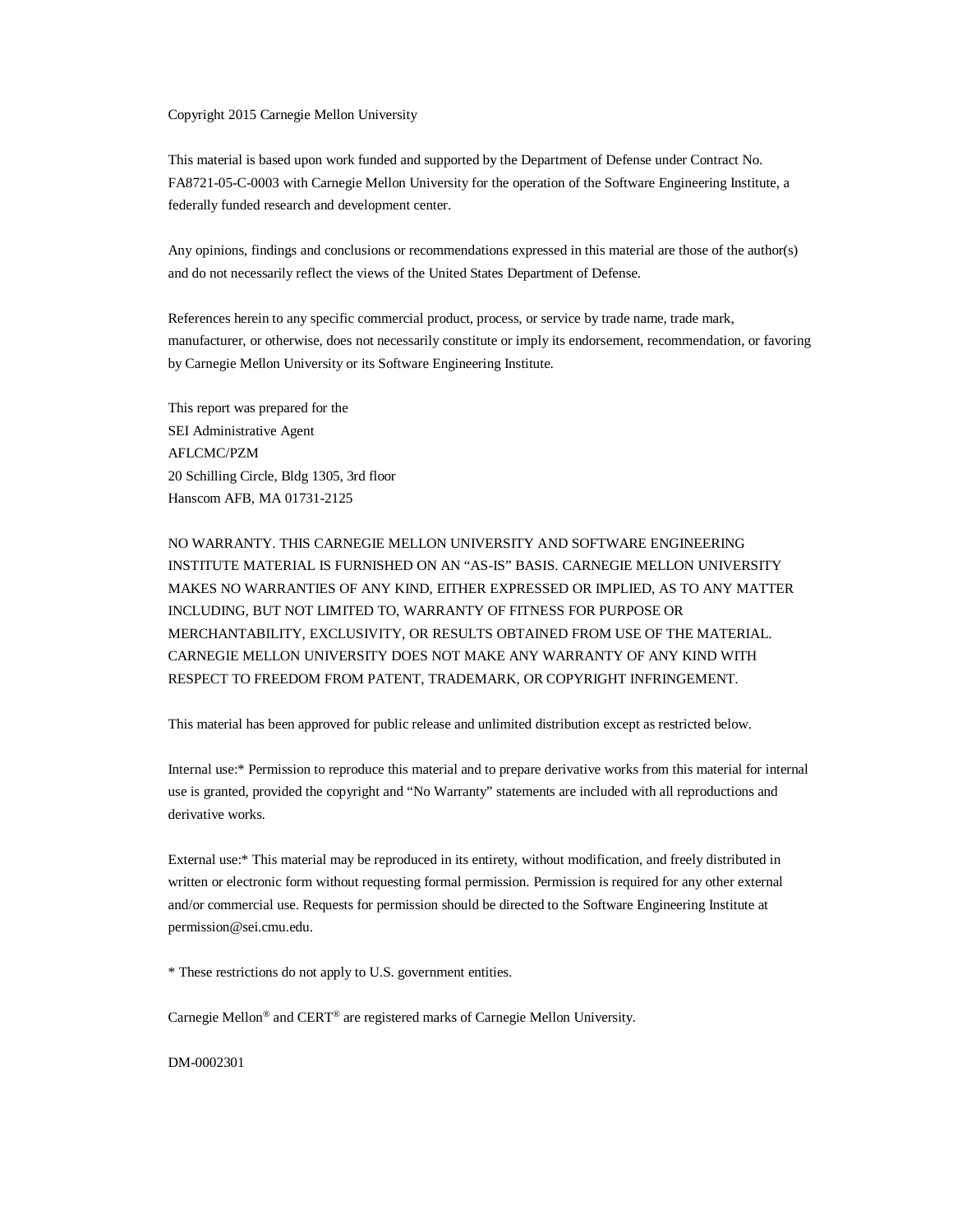# **Table of Contents**

| 1                 |     | Introduction                            | 1                |
|-------------------|-----|-----------------------------------------|------------------|
|                   | 1.1 | Code Overview                           | 1                |
| $\mathbf{2}$      |     | <b>Findings</b>                         | $\mathbf 2$      |
|                   | 2.1 | <b>Future Work</b>                      | 5                |
| 3                 |     | <b>Analysis of Findings</b>             | 6                |
|                   | 3.1 | Violation: Null Pointer Dereference     | $\overline{7}$   |
|                   | 3.2 | Violation: Use of Freed Memory          | 8                |
|                   | 3.3 | <b>Violation: Small Buffer Overflow</b> | $\boldsymbol{9}$ |
| 4                 |     | <b>Diagnostic Findings</b>              | 10               |
|                   | 4.1 | <b>Confirmed Diagnostics</b>            | 10               |
|                   |     | Checkers<br>4.1.1                       | 11               |
| 5                 |     | <b>Procedure</b>                        | 12               |
|                   | 5.1 | <b>CERT Secure Coding Rules</b>         | 12               |
|                   |     | 5.1.1<br><b>Risk Assessment</b>         | 15               |
|                   | 5.2 | Diagnostic Categorization               | 16               |
|                   | 5.3 | <b>Static Analysis Tools</b>            | 17               |
|                   |     | MSVC /analyze<br>5.3.1                  | 17               |
|                   |     | 5.3.2<br>PC-Lint                        | 17               |
|                   |     | Fortify 360 SCA<br>5.3.3                | 17               |
|                   |     | <b>Coverity Prevent</b><br>5.3.4        | 18               |
|                   |     | Rosecheckers<br>5.3.5                   | 18               |
|                   |     | 5.3.6<br><b>Other Tools</b>             | 18               |
|                   | 5.4 | History                                 | 19               |
| <b>References</b> |     |                                         | 21               |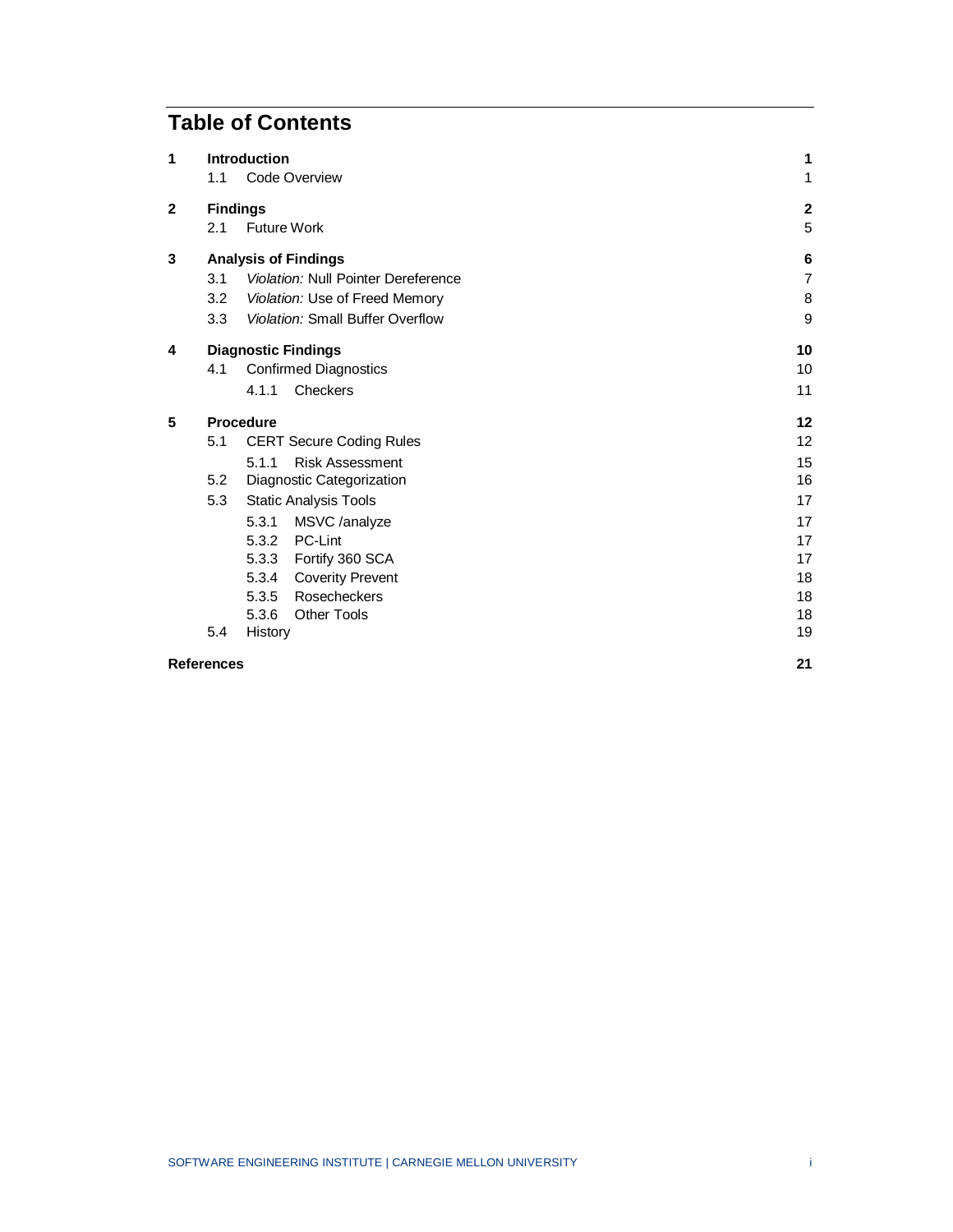# **Figures**

| Figure 1: Violations by Priority                 | 2             |
|--------------------------------------------------|---------------|
| Figure 2: Violations by Tool                     | $\mathcal{P}$ |
| Figure 3: Violations by CERT Rule                | 3             |
| Figure 4: Rules and Recommendations for C        | 14            |
| Figure 5: Rules and Recommendations for C++      | 15            |
| Figure 6: CERT Secure Coding Priority and Levels | 16            |

## **Tables**

| Table 1: Code Size Metrics                    | 1.             |
|-----------------------------------------------|----------------|
| Table 2: Code Size Metrics Headers            | 1.             |
| Table 3: Audit Summary Statistics             | $\overline{4}$ |
| Table 4: Audit Summary Statistics Headers     | $\overline{4}$ |
| Table 5: Diagnostic Column Headers            | 10             |
| Table 6: Additional Diagnostic Column Headers | 10             |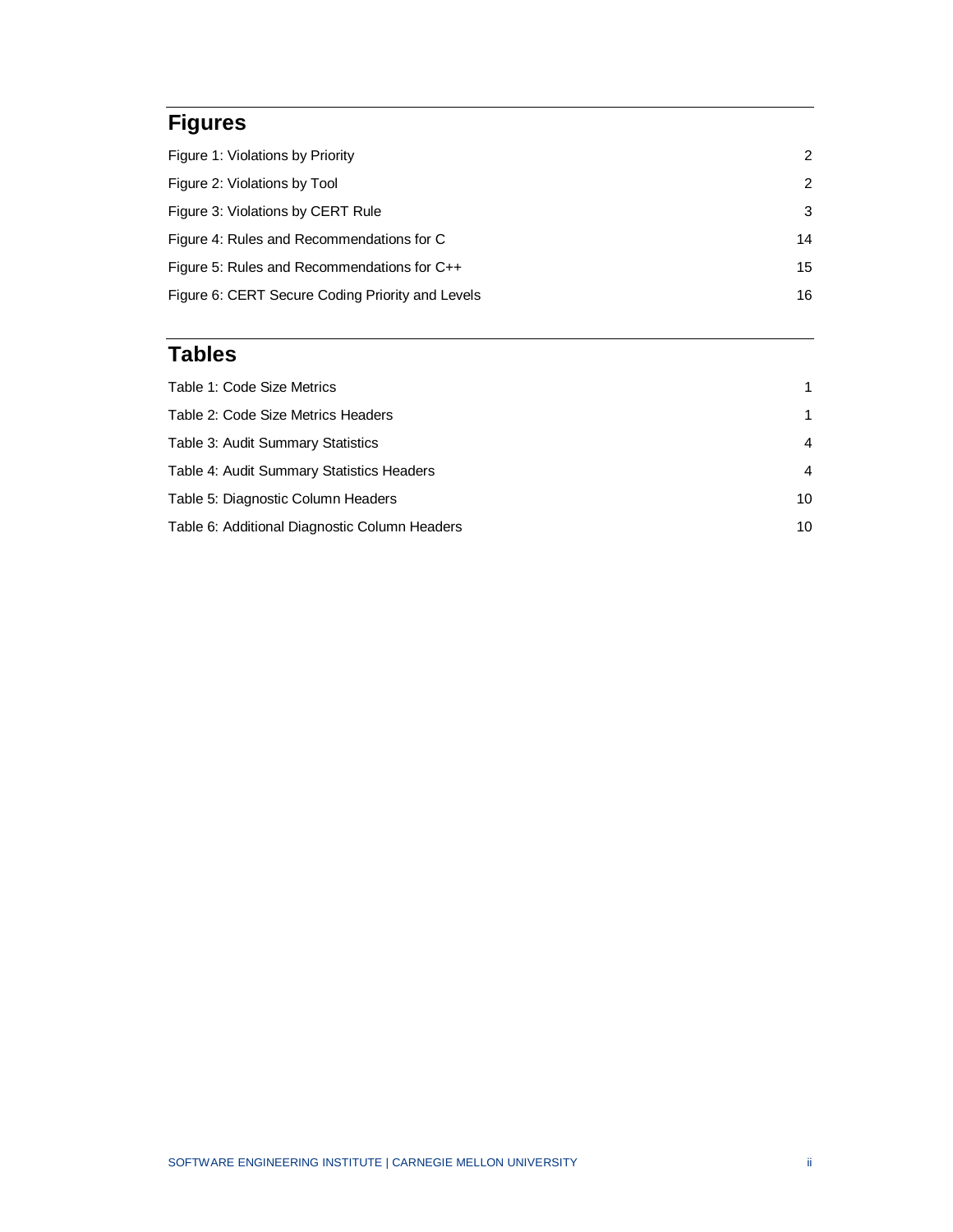### <span id="page-4-0"></span>**1 Introduction**

The JasPer codebase is an implementation of the JPEG-2000 Part-1 standard (i.e., ISO/IEC 15444-1) [Jasper]. It is built in C for both Linux and Windows, and is offered under a license similar to the MIT license. This report provides information about the software security of the codebase.

For more info, and to freely download JasPer, visit:

http://www.ece.uvic.ca/~frodo/jasper/#download

#### <span id="page-4-1"></span>**1.1 Code Overview**

[Table 1](#page-4-2) describes the size of this codebase and [Table 2](#page-4-3) explains the headers. This codebase consists of five modules, as listed in [Table 1.](#page-4-2)

<span id="page-4-2"></span>*Table 1: Code Size Metrics*

| Package       | <b>Files</b> | Space. | kLoC | ksigLoC | <b>Size</b> |
|---------------|--------------|--------|------|---------|-------------|
| <b>Jasper</b> | 61           | 16.6   | 34.2 | 25.1    | 940         |

<span id="page-4-3"></span>*Table 2: Code Size Metrics Headers*

| Heading      | <b>Definition</b>                                                                      |  |
|--------------|----------------------------------------------------------------------------------------|--|
| <b>Files</b> | Number of C files in each module                                                       |  |
| <b>Space</b> | disk space occupied by each module, in magabytes                                       |  |
| <b>kLoC</b>  | Lines of source code $(/-1000)$                                                        |  |
| ksigLoC      | Lines of significant source code $(/-1000)$ (without blank lines and comments)         |  |
| <b>Size</b>  | Size, in kilobytes of C source code, ignoring other files, like HTML, properties, etc. |  |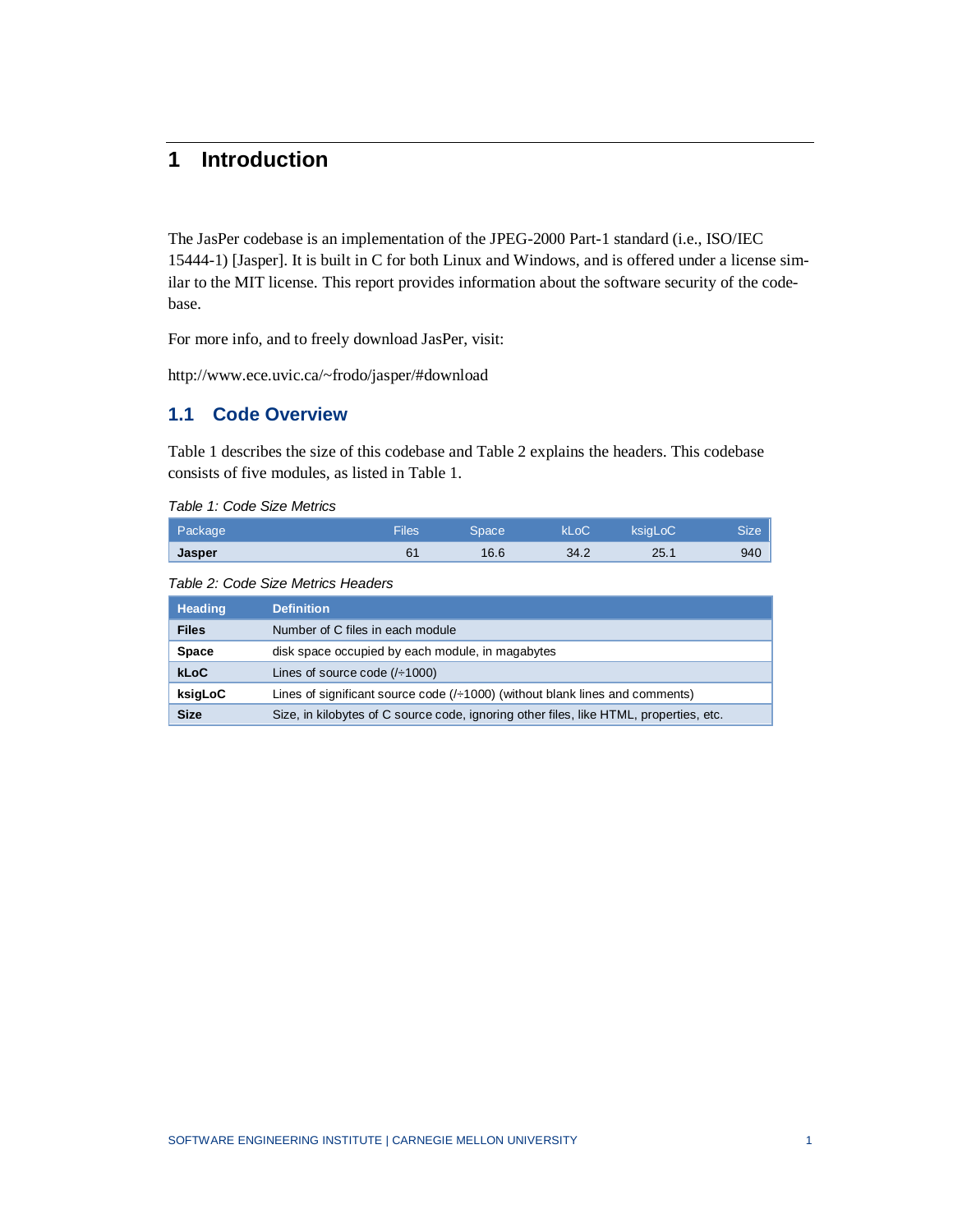## <span id="page-5-0"></span>**2 Findings**



<span id="page-5-1"></span>*Figure 1: Violations by Priority*

**Key finding:** A few rules of varying priority provided most of the violations.



<span id="page-5-2"></span>*Figure 2: Violations by Tool*

*Key finding:* Most of the tools were helpful in identifying violations. GCC found 8 violations but they were all false positives.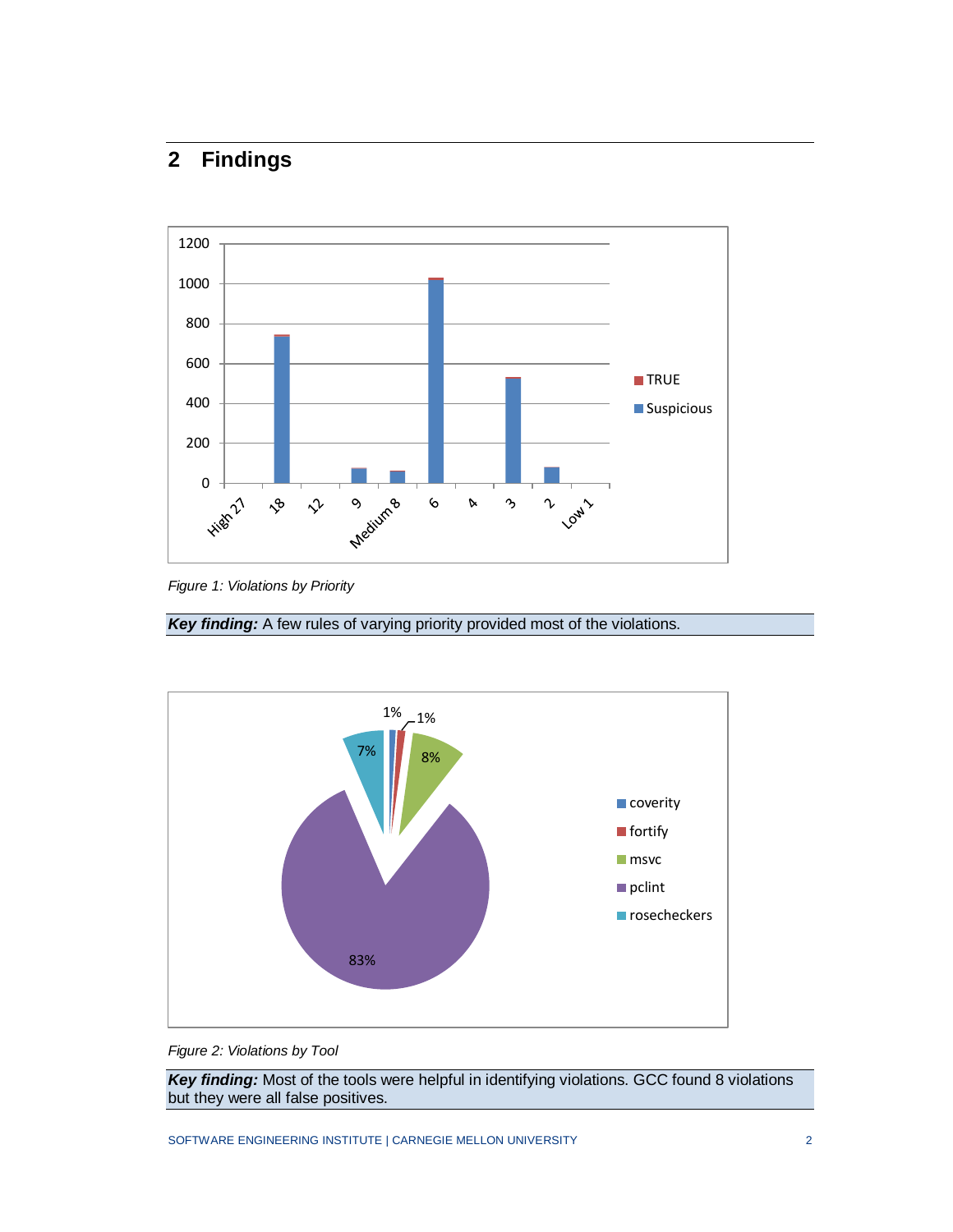

<span id="page-6-0"></span>*Figure 3: Violations by CERT Rule*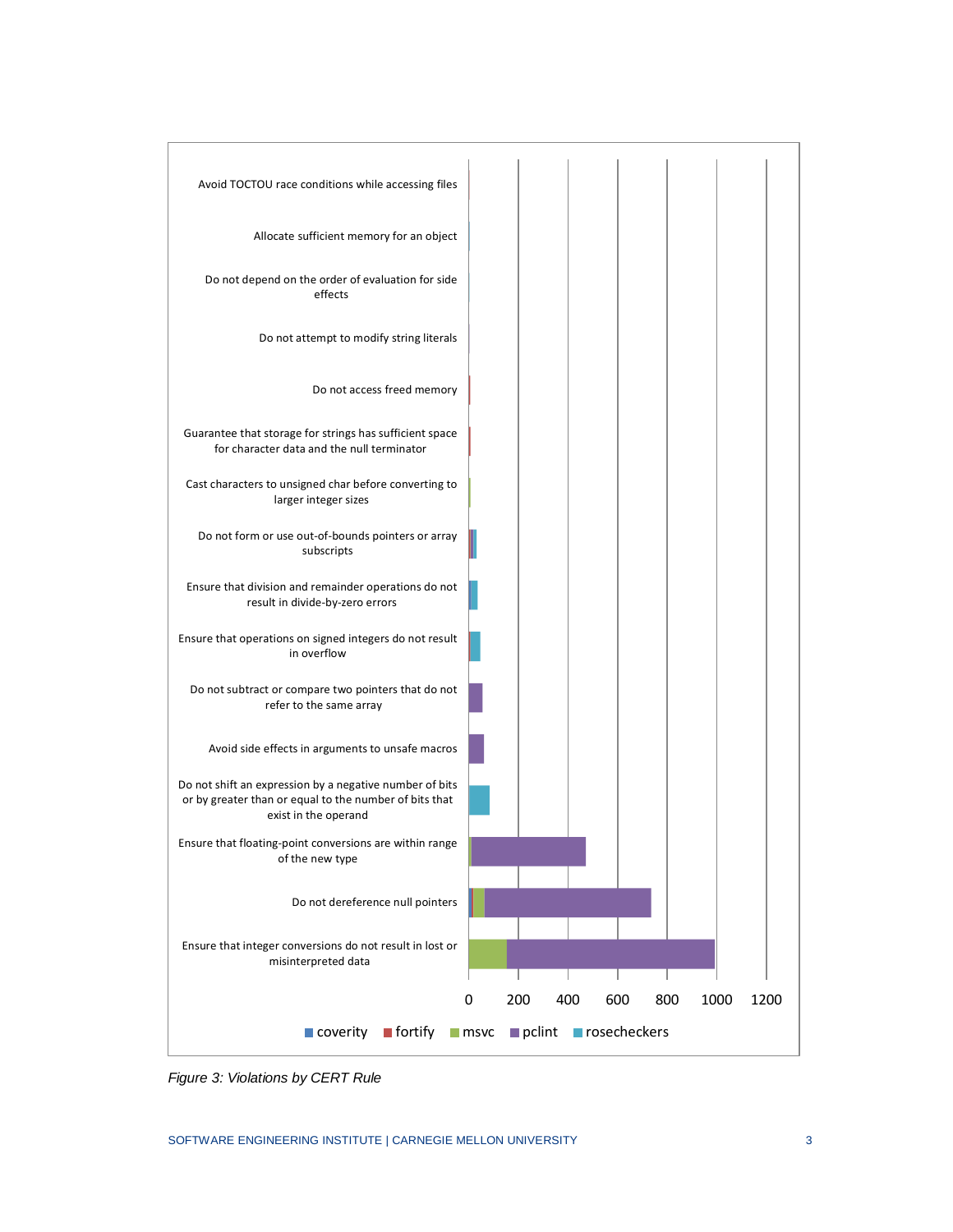As noted in Section 5, the priority field is the product of three metrics that measure the severity of the violation, the likelihood that the violation can be exploited, and the cost of remediating the violation. The maximum priority field is theoretically 27, indicating a severe vulnerability that is most likely to be exploited and is least expensive to fix.

The priority field is designed to indicate what we believe to be an optimal priority for fixing diagnostics. According to [Figure 1,](#page-5-1) the maximum priority occurring in rule violation instance is 18, and these violations are the most in need of mitigation, followed by the priority 9 diagnostics, and so forth.

We describe some of the most critical diagnostics in the next section. To comply with the *CERT C Coding Standard*, these diagnostics, along with those in our previous report, must be brought to compliance with the CERT<sup>®</sup> rules, as described in Section 5.

Several other C/C++ codebases have been audited. [Table 3](#page-7-0) lists some relevant summary metrics about this codebase in comparison with the others, an[dTable 4](#page-7-1) explains the summary statistics headers.

|                | <b>Files</b> | <b>kLoC</b> ksigLoC |        | <b>Rules</b> |      | True Susp | <b>FileDens</b> | LineDens |
|----------------|--------------|---------------------|--------|--------------|------|-----------|-----------------|----------|
| Jasper         | 61           | 34.2                | 25.1   | 16           | 37   | 2497      | 41.5            | 101      |
| Average        | 7606         | 4482.4              | 3237.1 | 19 3         | 99   | 6202      | 42              | 76.1 l   |
| <b>Std Dev</b> | 12516.4      | 7618.2              | 5497.5 | 8.1          | 54.7 | 9757.2    | 71.3            | 108.8    |

#### <span id="page-7-0"></span>*Table 3: Audit Summary Statistics*

#### <span id="page-7-1"></span>*Table 4: Audit Summary Statistics Headers*

| <b>Heading</b>  | <b>Definition</b>                                                              |
|-----------------|--------------------------------------------------------------------------------|
| <b>kLoC</b>     | Lines of source code $(/-1000)$                                                |
| ksigLoC         | Lines of significant source code $(/-1000)$ (without blank lines and comments) |
| <b>Rules</b>    | Number of CERT rules that were violated                                        |
| <b>True</b>     | Number of true violations                                                      |
| <b>Susp</b>     | Number of suspicious violations                                                |
| <b>FileDens</b> | Ratio of defects per file: diagnostics://files                                 |
| LineDens        | Ratio of defects per code size: diagnostics-ksLOC                              |

*Key finding:* Although this codebase violates fewer rules than average, it has a much higher defect density. The code quality is significantly below average.

<span id="page-7-2"></span>CERT is registered in the U.S. Patent and Trademark Office by Carnegie Mellon University.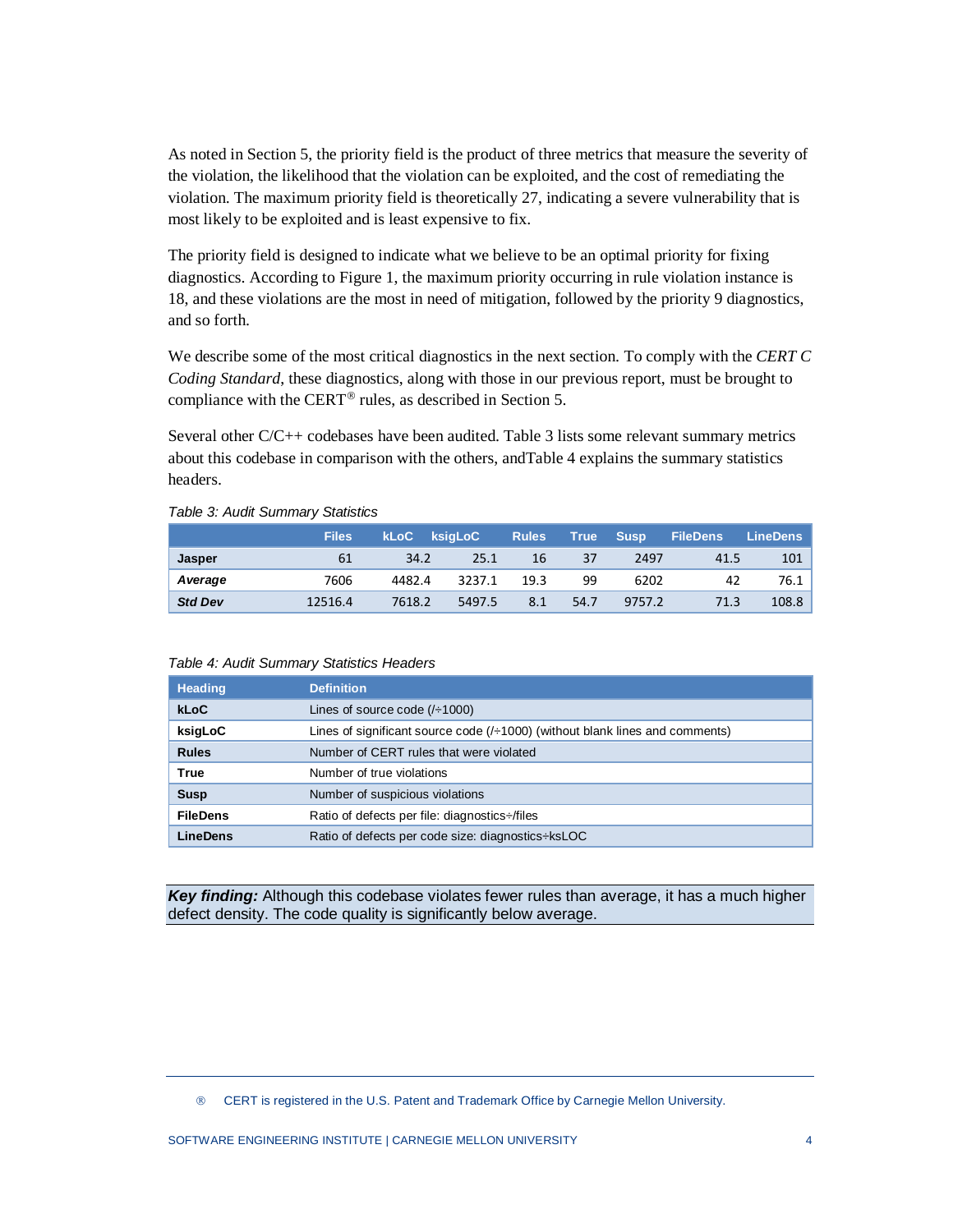#### <span id="page-8-0"></span>**2.1 Future Work**

The spreadsheets are sorted from lowest level  $(L1)$  to highest level  $(L3)$ , so the diagnostics that occur earlier in each spreadsheet are more urgent and easier to fix than the diagnostics that occur later. Therefore, we recommend attending to the diagnostics in the order in which they appear.

After the outstanding diagnostics are fixed, the code may be presented to the CERT Division for a second SCALe audit. The purpose of a second audit is to verify that all diagnostics were fixed and no new violations were introduced. A codebase with no remaining diagnostics qualifies for a certification that the code complies with the *CERT C Coding Standard*.

The client, for several reasons, may choose not to modify code that has a diagnostic. Typically, when there are many diagnostics, some are marked as *suspicious*. Suspicious diagnostics have not been inspected by a human but are very similar to at least one true diagnostic that has been inspected by a human. The client may ignore such a suspicious diagnostic if they judge it to be a false positive.

Furthermore, some diagnostics indicate code that may or may not be vulnerable due to external circumstances. For example, many concurrency diagnostics would not apply to code that is never run in a multithreaded environment. Likewise, some diagnostics apply to code only when it is run on certain platforms (such as 64-bit Linux). These diagnostics may be ignored if the code is only to be run on platforms where the code is not vulnerable.

In each case, the diagnostic imposes a constraint on the code that mitigates the violation. This constraint must be documented to explain why the code is permitted. When code is submitted for a second audit, such constraints must be submitted along with the code so that the auditors can to understand why a diagnostic seems to have been ignored. If the auditor agrees, then the code can be certified as compliant and be subject to the constraints imposed by the diagnostic and documented by the client. For example, a codebase might be certified as CERT-compliant only when executed on 64-bit Linux.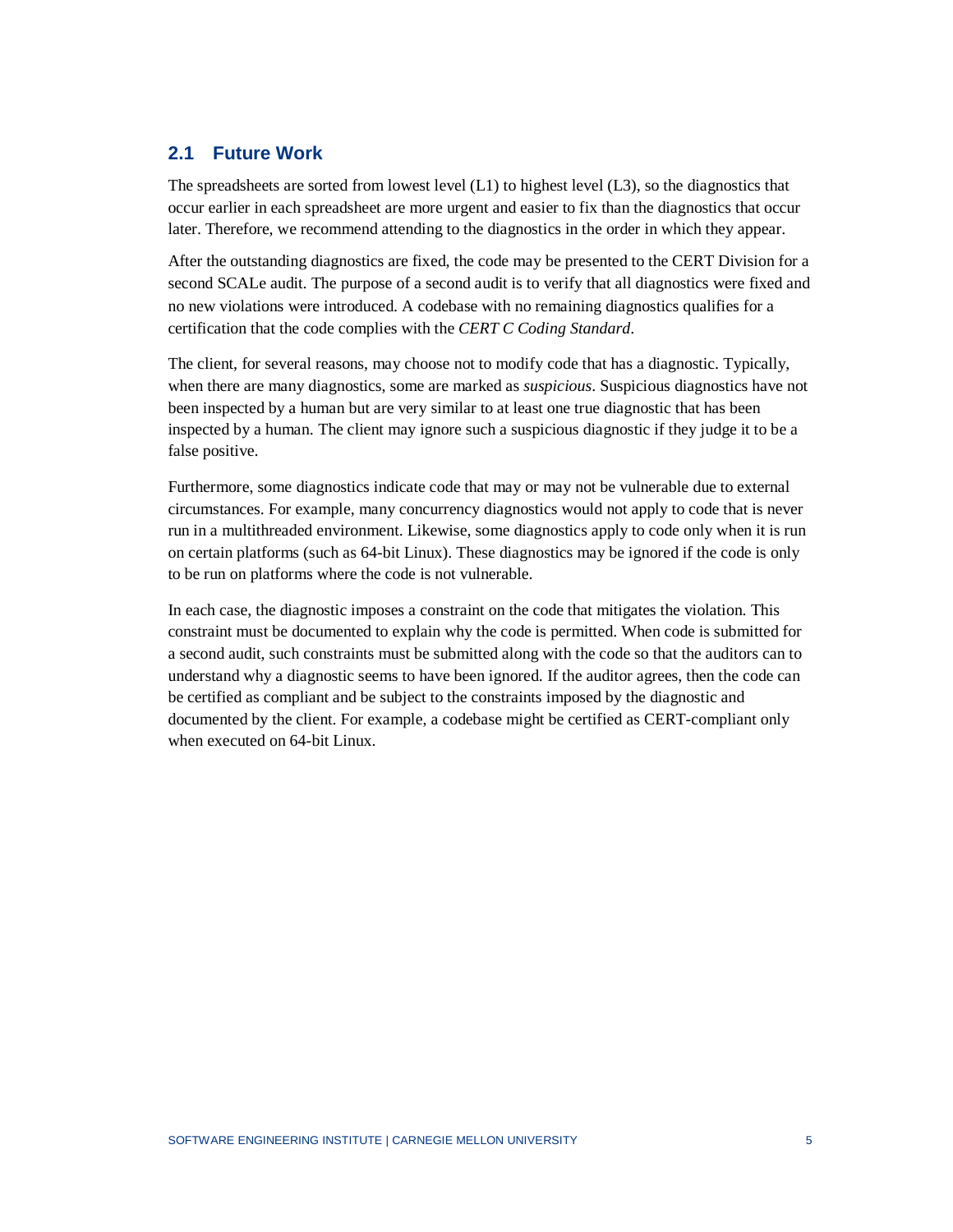### <span id="page-9-0"></span>**3 Analysis of Findings**

This section provides an in-depth analysis of some of the confirmed diagnostics listed in the previous section. The following sections explain why the code in question violates the rule, but the sections do not attempt to explain the rules themselves because they are meant to be selfcontained, and each rule provides ample rationale for its purpose. Every rule in the CERT coding standard has a page devoted to it on the CERT wiki, and at the bottom of each page is a section where the public can post comments related to the rule. Issues about the validity of any rule should be posted to the rule's Comments section. The CERT Division welcomes feedback about the rules and about the validity of each diagnostic.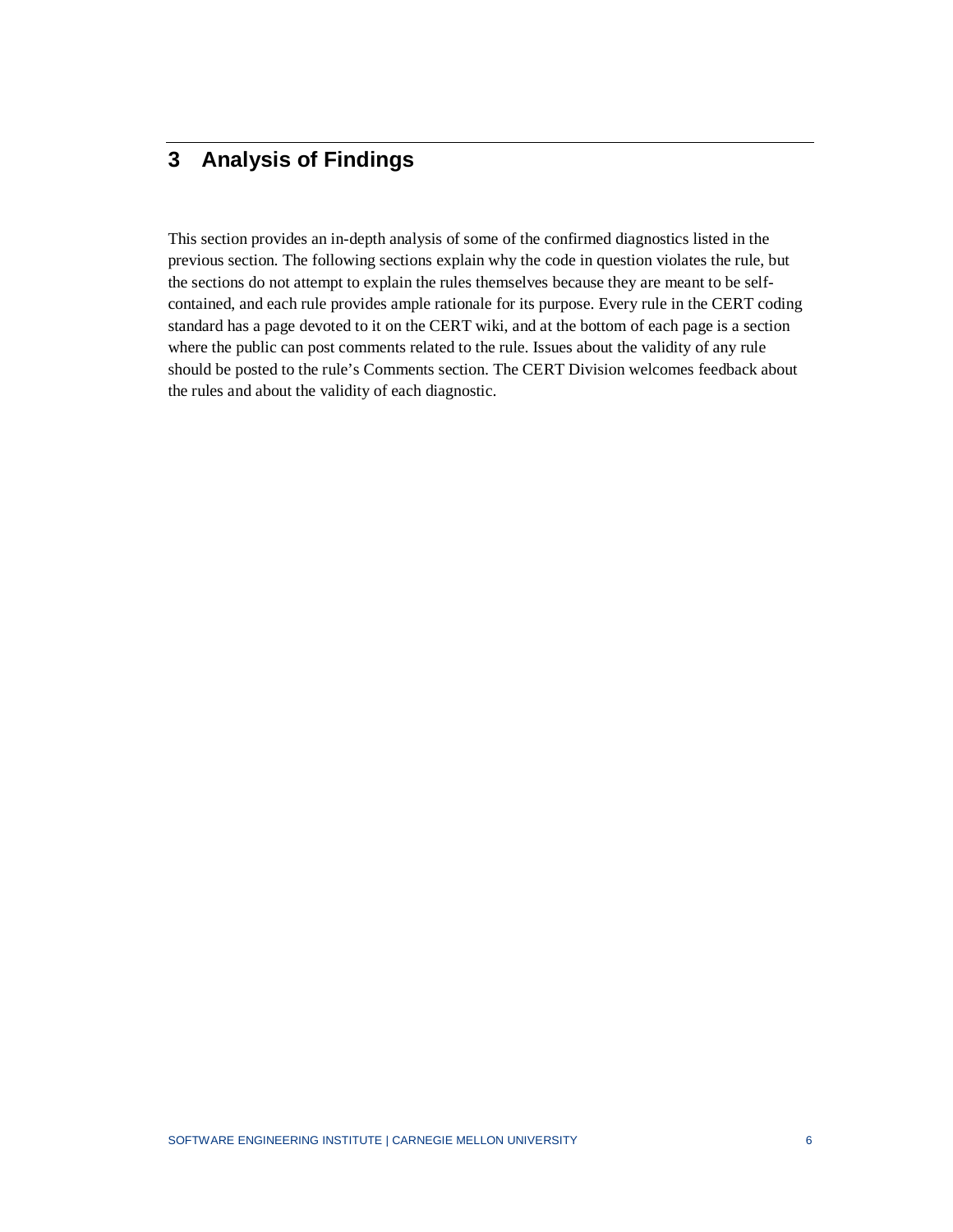```
3.1 Violation: Null Pointer Dereference
```
src/libjasper/base/jas\_image.c has the following code snippet:

```
208 jas_image_t *jas_image_copy(jas_image_t *image)
209 {<br>210
210 jas_image_t *newimage;<br>211 int cmptno;
               int cmptno;
\begin{array}{c} 212 \\ 213 \end{array}213 newimage = jas_image_create0();<br>214 if (jas image growcmpts(newimag
214 if (jas_image_growcmpts(newimage, image->numcmpts_)) {
                         goto error;
\frac{216}{217}217 for (cmptno = 0; cmptno < image->numcmpts_; ++cmptno) {<br>218 if (!(newimage->cmpts_[cmptno] = jas_image_cmpt
                         218 if (!(newimage->cmpts_[cmptno] = jas_image_cmpt_copy(image-
>cmpts_[cmptno]))) {
219 goto error;<br>220 b
 220 \qquad \qquad \}221 ++newimage->numcmpts_;<br>222 }
222 }
...
```
This code assigns newimage the output of the jas\_image\_create0() function, and dreferences this pointer on line 218, without ever checking if the pointer was NULL. But it is possible for jas\_image\_create0() to return NULL. From the same file:

```
186 jas_image_t *jas_image_create0()
\begin{matrix} 187 \\ 188 \end{matrix}jas_image_t *image;
189<br>190
190 if (!(image = jas_malloc(sizeof(jas_image_t)))) {
                191 return 0;<br>}
192 }
...
```
Consequently, this code violates CERT rule

[EXP34-C. Do not dereference null pointers](https://www.securecoding.cert.org/confluence/display/seccode/EXP34-C.+Do+not+dereference+null+pointers)

#### *Solution:* **Null Check**

The simplest solution is to insert a null check before the dereference on line 218. A more thorough solution might be to implement robust error handling. Having  $jas\_malloc()$  invoke abort() rather than returning 0 also prevents null pointer dereference (although this might be too drastic for Jasper's purposes.)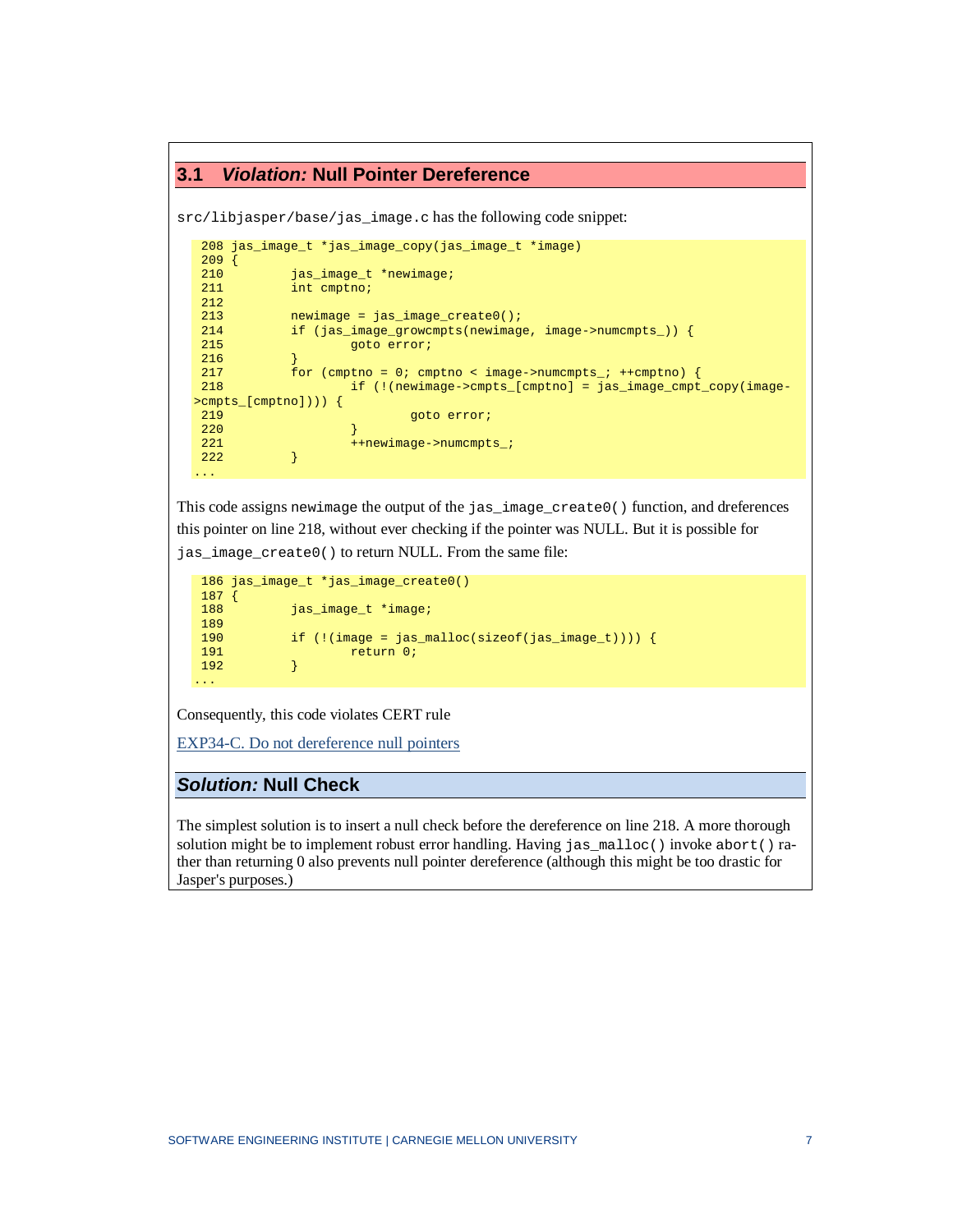#### <span id="page-11-0"></span>**3.2** *Violation:* **Use of Freed Memory**

Here is some code from  $src/libjasper/mif/mif\_cod.c$ :

```
573
573 jas_tvparser_destroy(tvp);<br>574 if (!cmpt->sampperx || !cm
574 if (!cmpt->sampperx || !cmpt->samppery) {
                    goto error;
576<br>577
577 if (mif_hdr_addcmpt(hdr, hdr->numcmpts, cmpt)) {
            goto error;<br>}
579 }
            return 0;
581 
582 error:
583 if (cmpt) {
                    584 mif_cmpt_destroy(cmpt);
585 }
586 if (tvp) {
            jas_tvparser_destroy(tvp);
588 }
            return -1;590 }
```
The jas\_tvparser\_destroy() function frees the pointer given to it, and it is invoked on line 573 and again on line 587. The return statement on line 580 serves to prevent both calls from occuring on the same value of tvp. However, if the if statement on line 574, or the one on line 577 are true, the return statement is not executed, control skips to the error label on line 582, and so both calls to jas\_tvparser\_destroy() are invoked. Referencing a pointer after it has been freed (even if to free it a second time) violates CERT rule

[MEM30-C. Do not access freed memory](https://www.securecoding.cert.org/confluence/display/seccode/MEM30-C.+Do+not+access+freed+memory)

#### *Solution:* **Adjust Control Flow**

The simplest solution is to move the first call to  $jas\_tvparser\_destroy$  () to just before the return statement. This move guarentees that jas\_tvparser\_destroy() is invoked exactly once.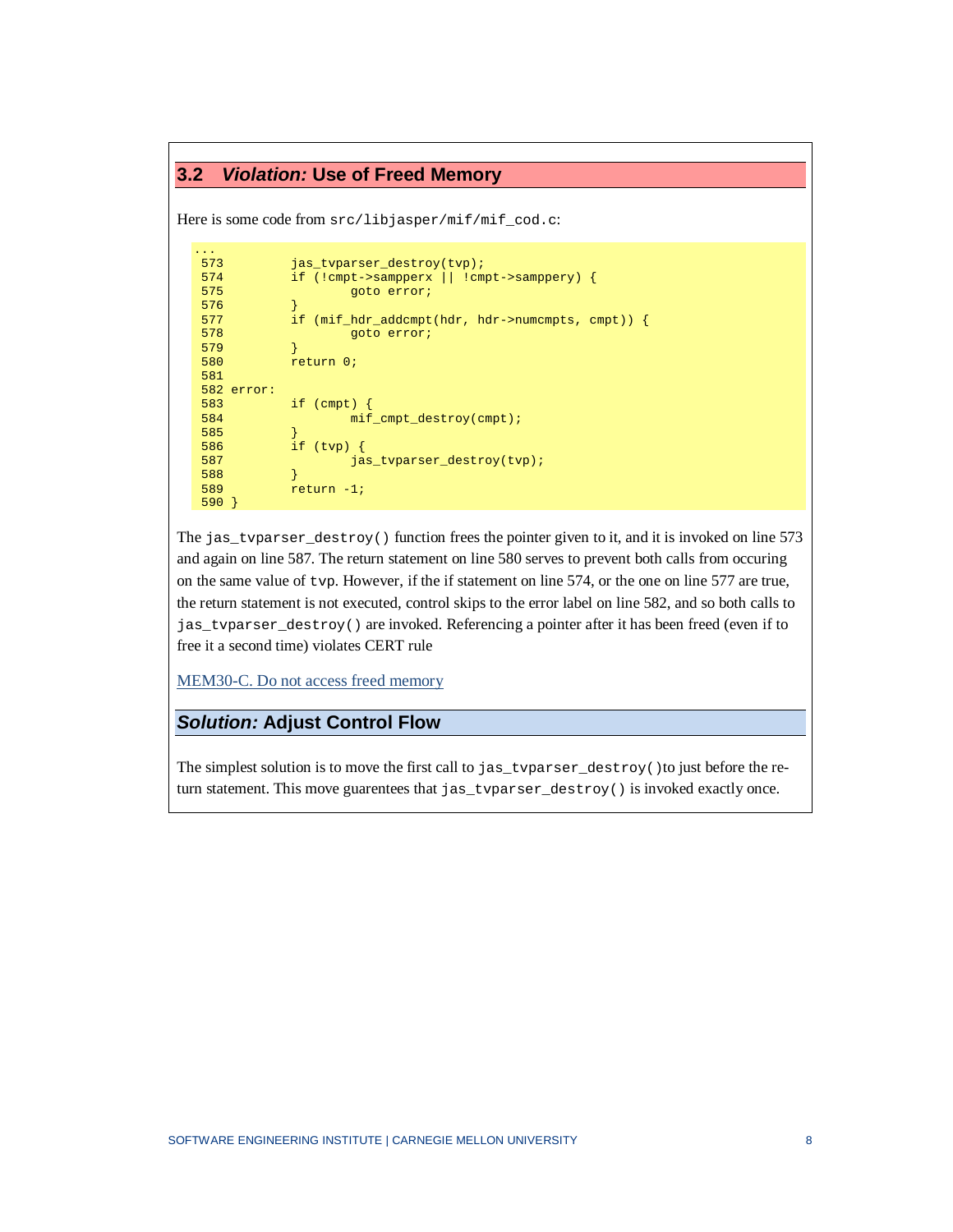#### <span id="page-12-0"></span>**3.3** *Violation:* **Small Buffer Overflow**

In src/libjasper/jp2/jp2\_enc.c, we find the following call:

```
346 sprintf(buf, "%s\n_jp2overhead=%lu\n", (optstr ? optstr : ""),<br>347 (unsigned long) overhead);
                  (unsigned long) overhead);
```
Any call to sprint() runs the risk of buffer overflow; in this case, overflow will occur if buf is smaller than optstr, or is less than about 25 characters larger than optstr (to accommodate for the format string characters and the stringification of overhead). Determining the capacity of the buf string is fairly straightforward, it is 4096 according to line 100 in the same file. The potential size of optstr is difficult to ascertain, but its contents are built using the addopt() function declared in line 448 of  $src/app1/jasper.c.$  This function takes a maxlen argument and guarantees that optstr is limited to this value. However, in both invocations of addopt(), this parameter is set to the macro OPTSMAX, which turns out to be 4097! This means that  $optstr$  might be one more characters longer than buf, and certainly long enough for the sprint() command to overflow buf.

This violates CERT rule

[STR31-C. Guarantee that storage for strings has sufficient space for character data and the null](https://www.securecoding.cert.org/confluence/display/seccode/STR31-C.+Guarantee+that+storage+for+strings+has+sufficient+space+for+character+data+and+the+null+terminator)  [terminator](https://www.securecoding.cert.org/confluence/display/seccode/STR31-C.+Guarantee+that+storage+for+strings+has+sufficient+space+for+character+data+and+the+null+terminator)

#### *Solution:* **Sanitize Input Value**

There are several simple solutions to this problem. One is to use the C99 function snprintf(), which takes an additional argument indicating the size of buf and guarantees not to overflow this buffer by truncating the formatted string if necessary. Several other functions, such as asprintf() or sprint  $f_s()$ , provide similar protections. Another approach is to truncate optstr if it is too long.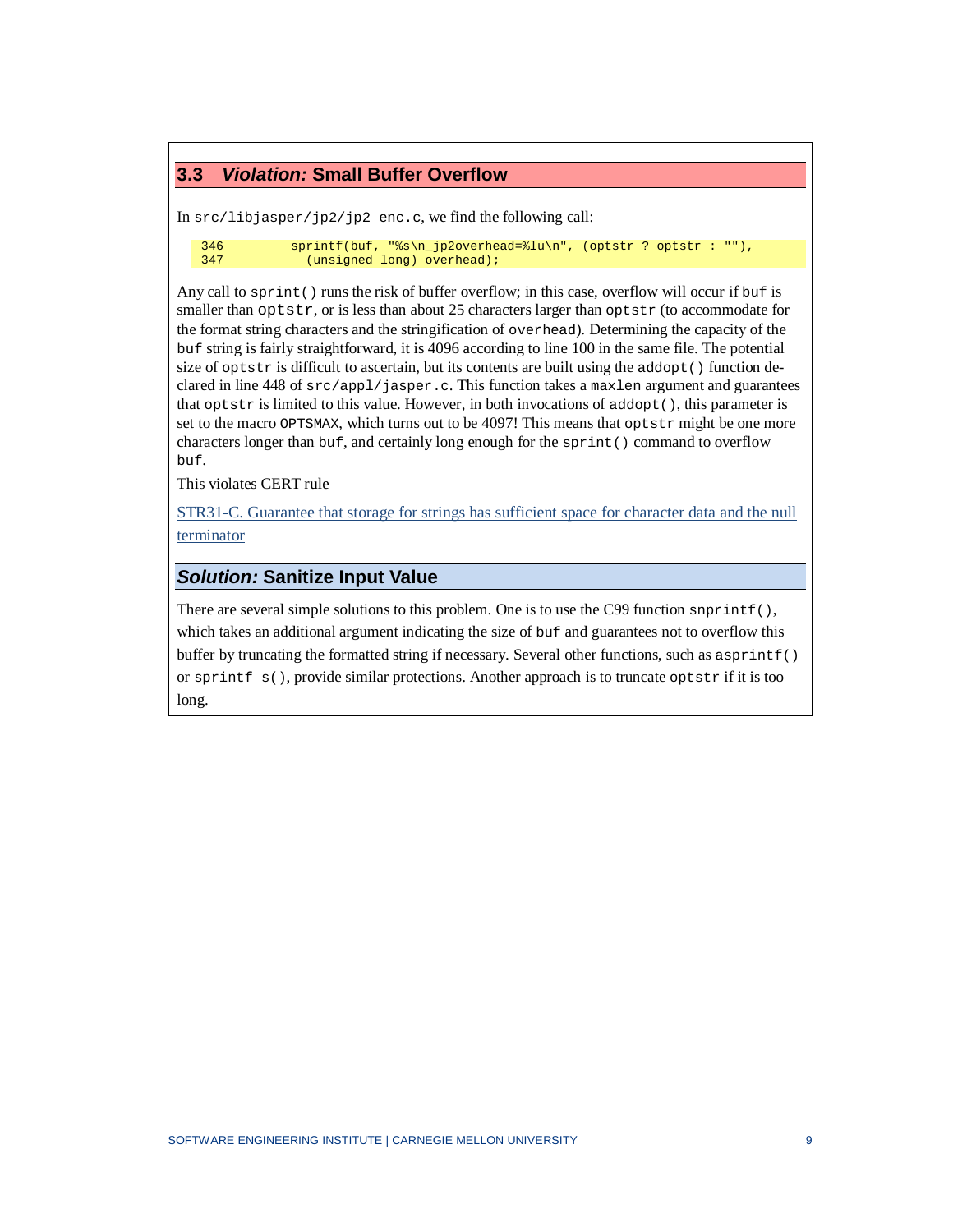# <span id="page-13-0"></span>**4 Diagnostic Findings**

The analysis results are provided by two spreadsheets. The "true" spreadsheet indicates flagged nonconformities that were personally verified by our analysts to be violations of the *CERT C Coding Standard*. The "suspicious" spreadsheet indicates flagged nonconformities that have not been inspected by a human; however, each such diagnostic was produced by a checker that also produced a true violation. Because of their size, the spreadsheets are provided separate from this document. This section documents their contents.

#### <span id="page-13-1"></span>**4.1 Confirmed Diagnostics**

Each spreadsheet contains the columns listed in [Table 5:](#page-13-2)

| <b>Header</b>           | <b>Definition</b>                                                                                                     |
|-------------------------|-----------------------------------------------------------------------------------------------------------------------|
| Path                    | Path name to the directory containing the source file                                                                 |
| Line                    | Line number where violation occurs                                                                                    |
| Message                 | Diagnostic message describing the violation                                                                           |
| Checker                 | Short string indicating the category of the error (Each tool uses its own error IDs,<br>but some do not provide any.) |
| Tool                    | Tool that identified the diagnostic                                                                                   |
| Rule                    | ID of the CERT guideline that is violated                                                                             |
| Title                   | Name of the CERT guideline                                                                                            |
| Severity                | Potential consequences of violating the CERT rule                                                                     |
| Likelihood              | Likelihood that violation of the rule results in an exploitable vulnerability                                         |
| <b>Remediation Cost</b> | Estimate of the difficulty of mitigating the diagnostic                                                               |
| Priority                | Overall priority of the diagnostic's rule                                                                             |
| Level                   | Rule's priority level                                                                                                 |

<span id="page-13-2"></span>*Table 5: Diagnostic Column Headers*

Each spreadsheet can contain additional columns, although not all diagnostics use them. When diagnostics do use them, the additional columns represent the descriptions listed in [Table 6:](#page-13-3)

<span id="page-13-3"></span>*Table 6: Additional Diagnostic Column Headers*

| <b>Heading</b> | <b>Definition</b>                                     |
|----------------|-------------------------------------------------------|
| <b>File</b>    | Complete path to the file associated with the message |
| Line           | Line number associated with the message               |
| Message        | Secondary message describing the violation            |

Some diagnostics may have two or more messages and links to the source code. For instance, a checker that warns of the use of an uninitialized variable might provide two links (where a link indicates a path name and line number). The first link would be the location where the variable is declared, and the second link would indicate the location where the variable is read (while never being initialized).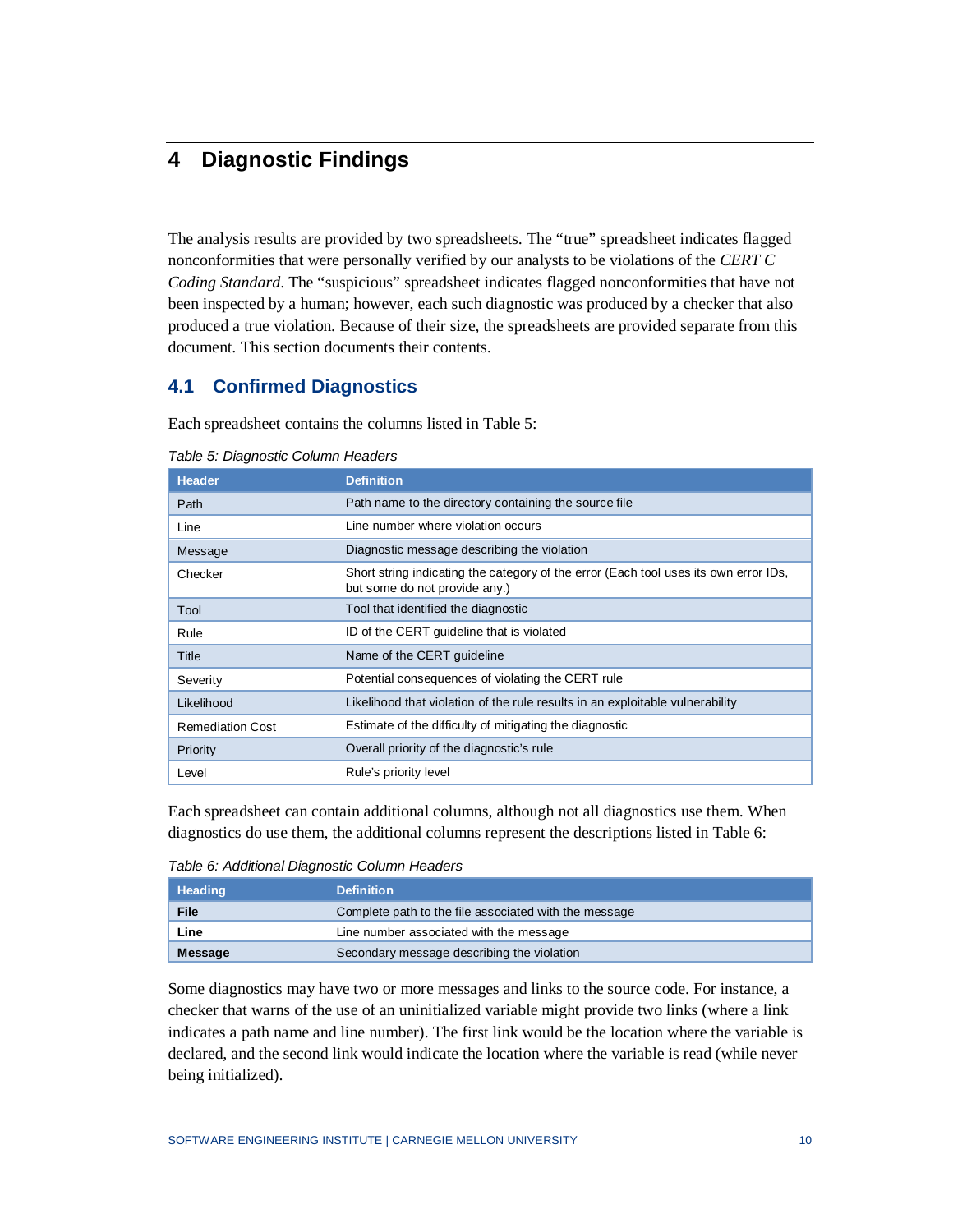The spreadsheets are sorted from lowest level (L1) to highest level (L3), and the diagnostics that occur earlier in each table are more urgent than the diagnostics that occur later. Consequently, we recommend attending to the diagnostics in the order in which they appear, first mitigating the diagnostics in the true violations table and then the diagnostics in the suspicious table.

#### <span id="page-14-0"></span>**4.1.1 Checkers**

Each static analysis tool provides a set of checkers. A checker is considered to be a routine that issues one type of diagnostic. Multiple checkers may test for the same problem but in different ways. Some tools provide error IDs, indicating the category of error they diagnose. When a tool provides error IDs, we assume each distinct error ID represents a distinct checker.

Other tools provide no error IDs, however, and in these cases we search for patterns in the tools' message strings. Our usual approach is to apply a regular expression match to the message and associate each unique regular expression with a checker. For instance, the GCC compiler uses no error IDs, but many of its error messages are unchanging strings, such as

Example.c:111: warning: comparison between signed and unsigned integer expressions

Other error messages may include a variable name, such as

Example.c:111: warning: 'int foo()' declared 'static' but never defined

Such strings can be easily identified and captured using regular expressions.

All diagnostics, except for those identified manually, will have an associated checker.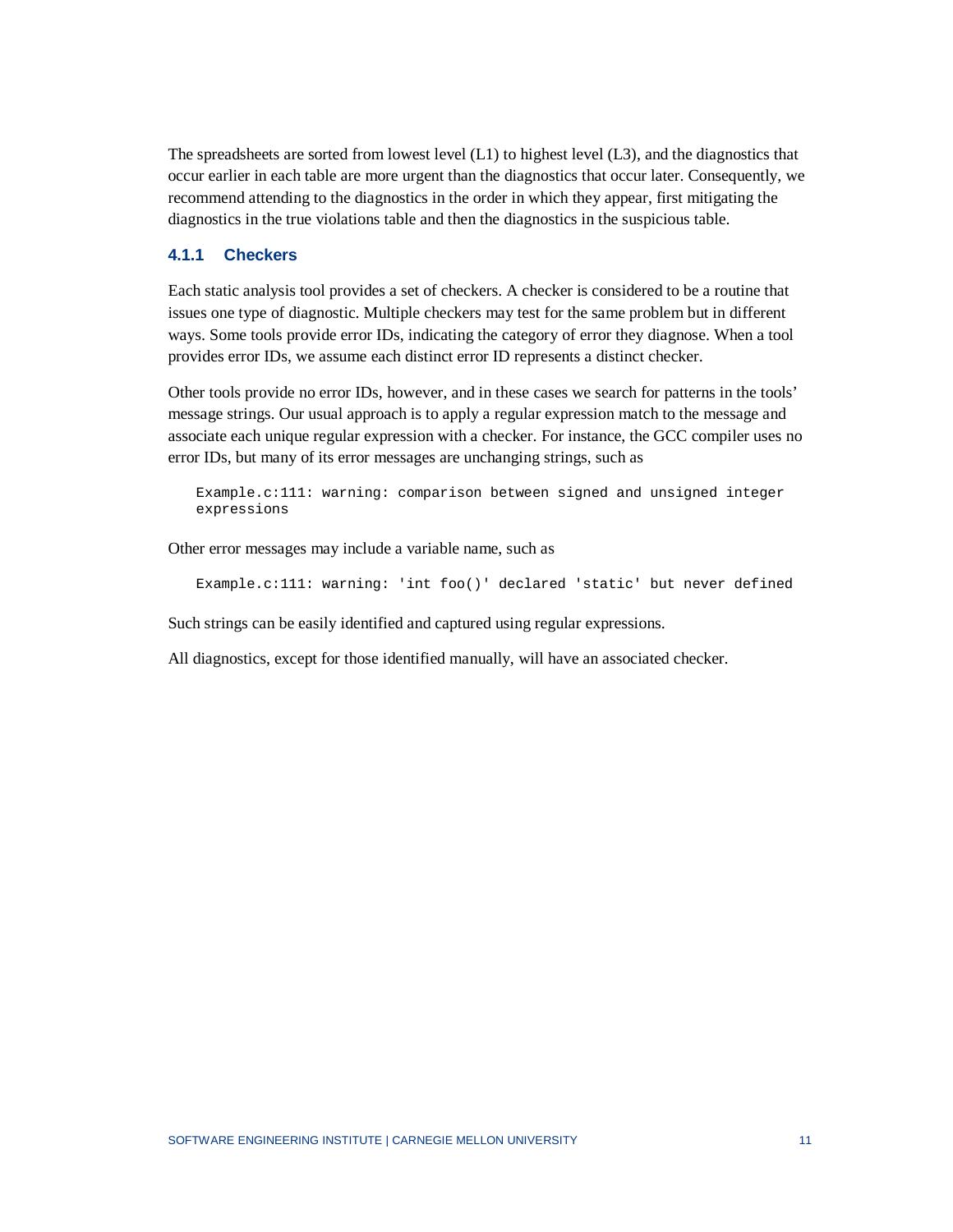### <span id="page-15-0"></span>**5 Procedure**

C and C++ can be analyzed by an extensive number of *static analysis* (SA) tools. Our experience with C/C++ static analysis tools has led us to the conclusion that each SA tool has its own strengths and weaknesses, and every tool can detect faults undetectable by other tools. The NSA has made similar experiments with Java static analysis tools and come to the same conclusion. Consequently, running only one SA tool is likely to miss many faults that other tools can detect.

We therefore employ a coverage analysis technique, where we employ several SA tools to detect vulnerabilities and merge their results. This technique has several advantages; the biggest one being that we minimize the risk of overlooking critical vulnerabilities (that is, false negatives). Because of the different strengths of different tools, we can also gain new perspectives on vulnerabilities identified by multiple analyzers.

Many tools rely on the assumption that it is more prudent for an SA tool, when encountering some questionable code, to report it as a potential vulnerability than to ignore it. This assumption also enables a security analyst to manually inspect the code and confirm the vulnerability or eliminate it. It minimizes the possibility of 'false negatives', that is, uncaught vulnerabilities. However, it does increase the number of false positives; that is, code constructs that might be vulnerable, but turn out to be perfectly legitimate when taken in their total context.

Several tools yield many false positives. Validating each of these diagnostics requires an inspection of the code in question, but sometimes it is necessary to inspect the entire method or class containing the code, or all methods that invoke the method containing the questionable code. Consequently, an auditor has no hope of thoroughly inspecting each and every diagnostic that may be generated by an automated SA tool.

#### <span id="page-15-1"></span>**5.1 CERT Secure Coding Rules**

An essential element of secure coding in any programming language is well-documented and enforceable coding standards. Coding standards encourage programmers to follow a uniform set of rules and guidelines determined by the requirements of the project and organization, rather than by the programmer's familiarity or preference. Once established, these standards can be used as a metric to evaluate source code (using manual or automated processes).

The CERT Division has published *The CERT C Coding Standard (2nd ed)***.** This book provides rules and recommendations for secure coding in the C programming language. The goal of these rules and recommendations is to eliminate insecure coding practices. The application of the secure coding standard will lead to higher quality systems that are robust and more resistant to attack. This coding standard affects the wide range of products coded in C, such as PCs, game players, mobile phones, home appliances, and automotive electronics. It is designed specifically for code conforming to C99, with some support for POSIX. The CERT Division provides certification for code that is conformant with the *CERT C Secure Coding Standard***.** The standard is available at the following web address: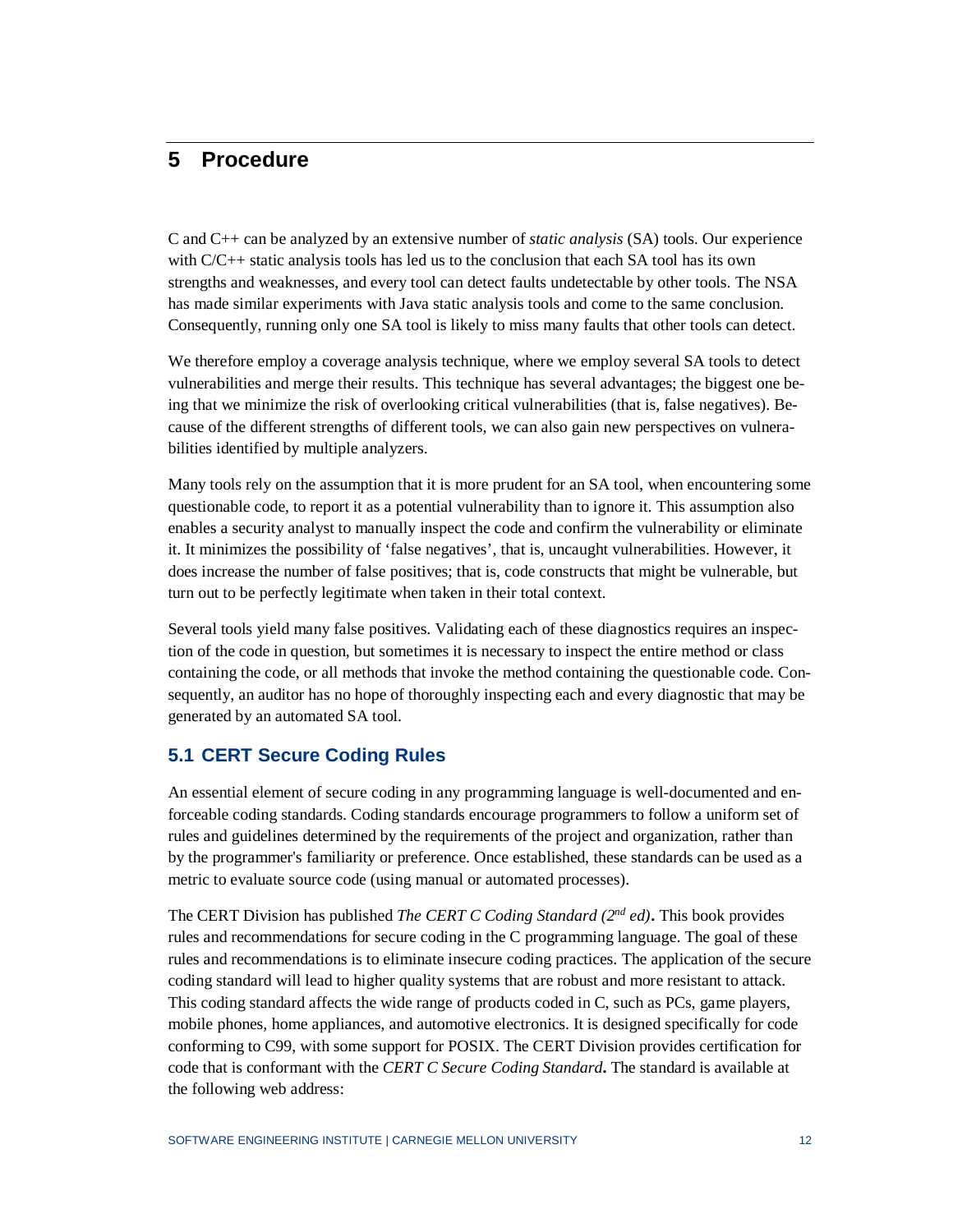#### <https://www.securecoding.cert.org/confluence/x/HQE>

This standard consists of nearly 300 rules and recommendations. Coding practices are defined to be rules when the following conditions are met:

- 1. Violation of the coding practice is likely to result in a [security flaw](https://www.securecoding.cert.org/confluence/display/seccode/BB.+Definitions%23BB.Definitions-securityflaw) that may result in an exploitable [vulnerability.](https://www.securecoding.cert.org/confluence/display/seccode/BB.+Definitions%23BB.Definitions-vulnerability)
- 2. Conformance to the coding practice can be determined through automated analysis, formal methods, or manual inspection techniques.

Implementation of the secure coding rules defined in this standard are necessary (but not sufficient) to ensure the security of software systems developed in the C programming language.

Recommendations are guidelines or suggestions. Coding practices are defined to be recommendations when all of the following conditions are met:

- 1. Application of the coding practice is likely to improve system security.
- 2. One or more of the requirements necessary for a coding practice to be considered a rule cannot be met.

The set of recommendations that a particular development effort adopts depends on the security requirements of the final software product. Projects with high-security requirements can dedicate more resources to security and are consequently likely to adopt a larger set of recommendations.

To ensure that the source code conforms to this secure coding standard, it is necessary to have measures in place that check for rule violations. The most effective means of achieving this conformance is to use one or more static analysis tools. Where a rule cannot be checked by a tool, then a manual review is required.

[Figure 4](#page-17-0) illustrates a breakdown of the current rules and recommendations provided by the standard.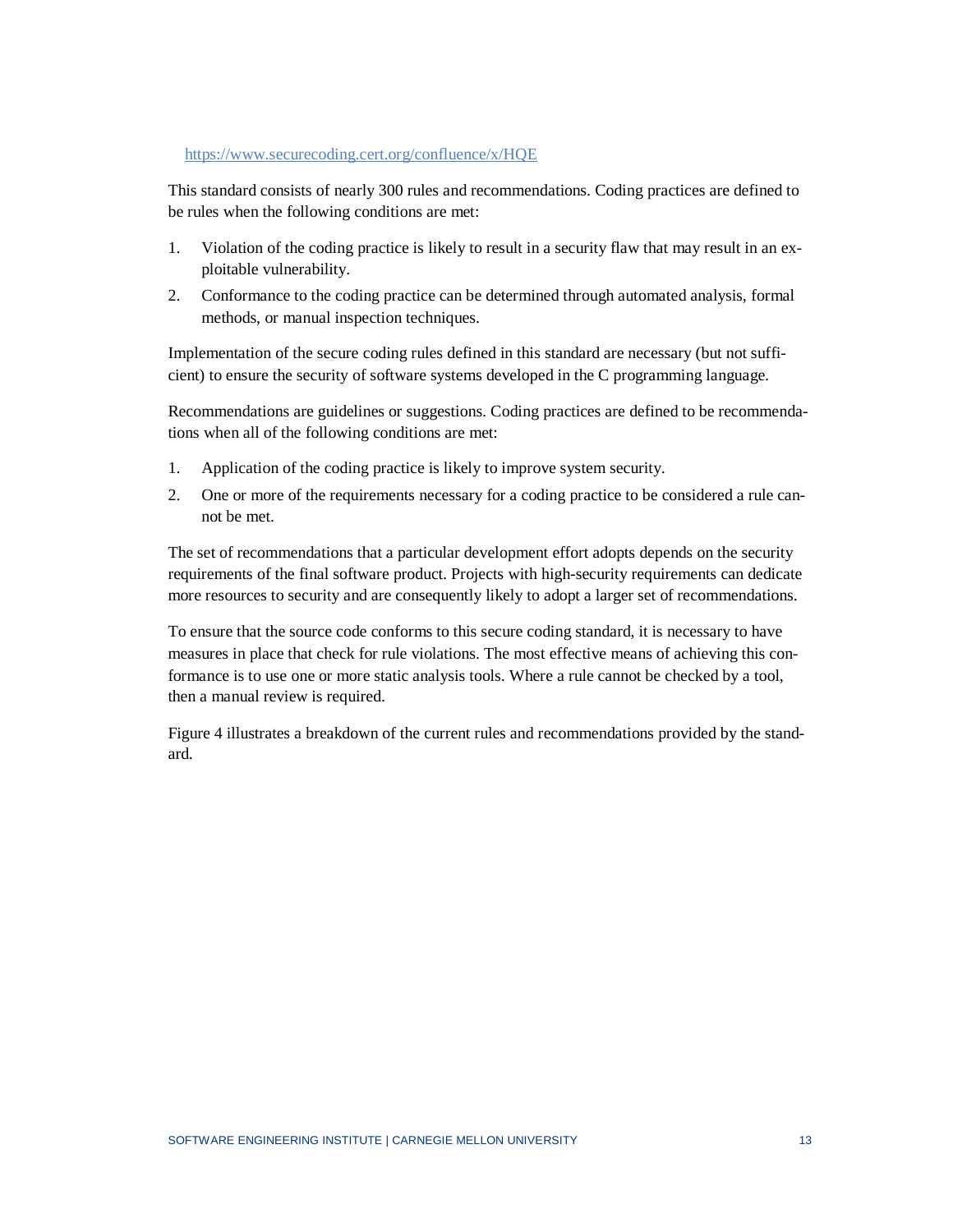<span id="page-17-0"></span>



The CERT Division also publishes *The CERT C++ Coding Standard***.** The standard is available at the following web address:

https://www.securecoding.cert.org/confluence/x/fQI

Unlike the C coding standard, *The CERT C++ Coding Standard* is not complete, and the CERT Division does not yet issue certifications for the C++ standard. Consequently, while the SCALe process will sometimes mention adherence to C++ secure coding rules, they are offered on a strictly advisory basis, and our certification is contingent solely on the C rules.

The C++ coding standard is also divided into rules and recommendations, using the same definitions as the C coding standard.

[Figure 5](#page-18-1) illustrates a breakdown of the current rules and recommendations provided by the standard.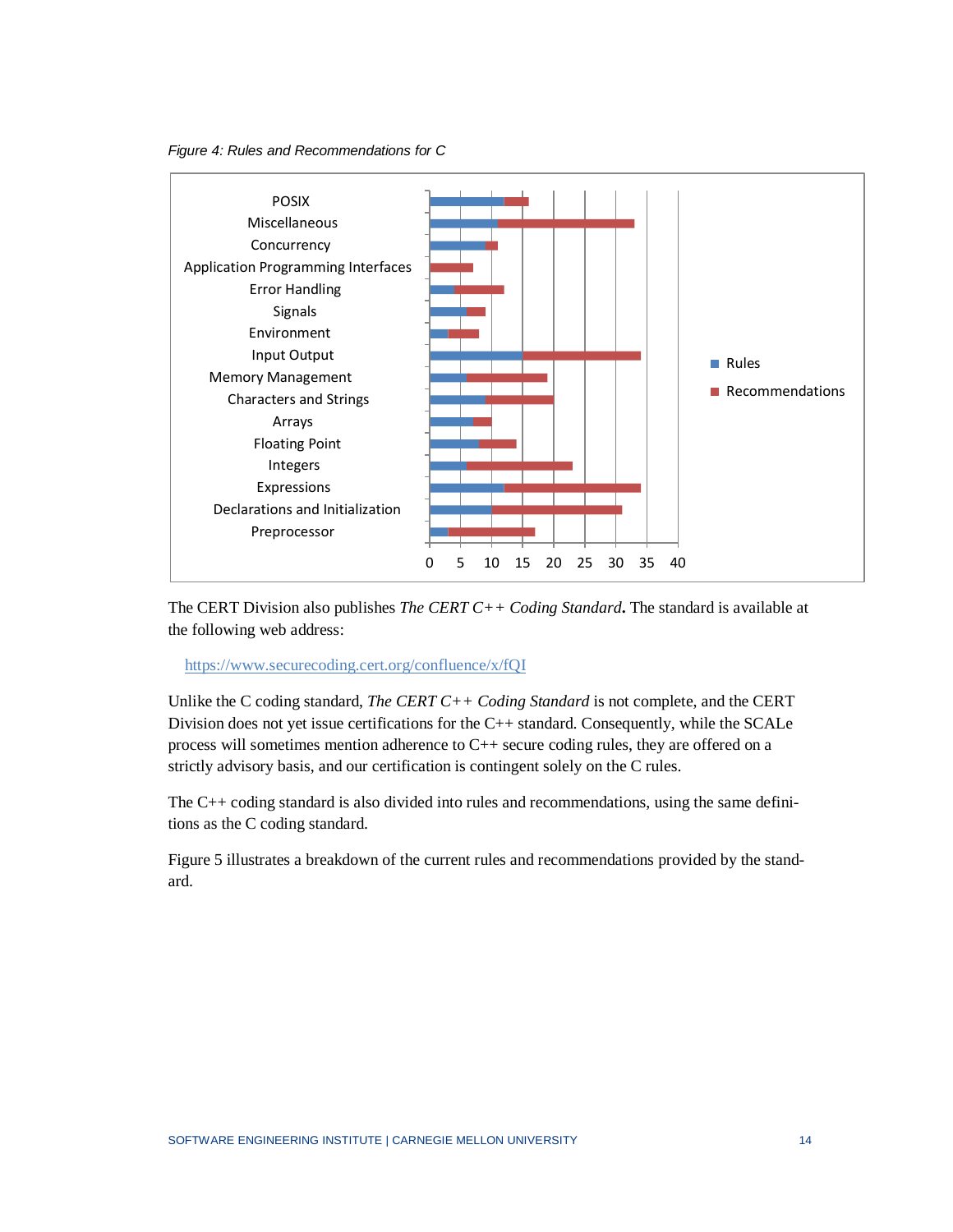<span id="page-18-1"></span>



#### <span id="page-18-0"></span>**5.1.1 Risk Assessment**

Each guideline has an assigned priority. Priorities are assigned using a metric based on Failure Mode, Effects, and Criticality Analysis (FMECA) [\[IEC 60812\]](https://www.securecoding.cert.org/confluence/display/seccode/AA.+Bibliography%23AA.Bibliography-IEC608122006). Three values are assigned for each guideline on a scale of 1 to 3 for

**severity** - how serious are the consequences of the guideline being ignored

- $1 =$ low (denial-of-service attack, abnormal termination)
- $2 =$  medium (data integrity violation, unintentional information disclosure)
- $3 =$ high (run arbitrary code, privilege escalation)

**likelihood** - how likely is it that a [flaw](https://www.securecoding.cert.org/confluence/display/java/BB.+Definitions%23BB.Definitions-securityflaw) introduced by ignoring the guideline could lead to an exploitable vulnerability

- $1 =$  unlikely
- $2 =$ probable

 $3 =$ likely

**remediation cost** - how expensive it is to comply with the guideline

- $1 = high$  (manual detection and correction)
- $2 =$  medium (automatic detection and manual correction)
- $3 =$ low (automatic detection and correction)

The three values are then multiplied together for each guideline. This product provides a measure that can be used in prioritizing the application of the guidelines. These products range from 1 to 27. Guidelines with a priority in the range of 1-4 are level 3 guidelines, 6-9 are level 2, and 12-27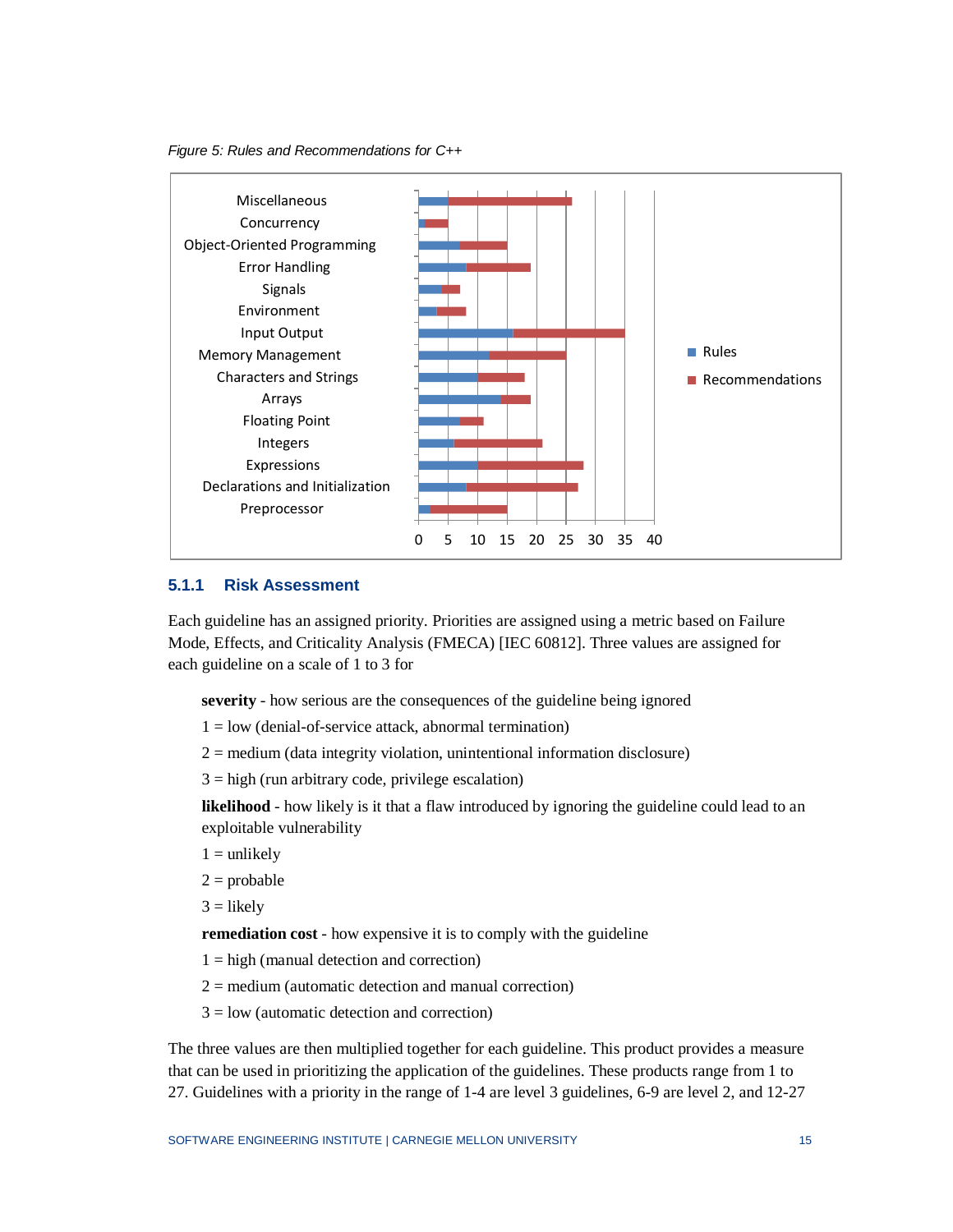are level 1. As a result, it is possible to claim level 1, level 2, or complete compliance (level 3) with a standard by implementing all guidelines in a level, as shown in [Figure 6.](#page-19-1)



<span id="page-19-1"></span><span id="page-19-0"></span>*Figure 6: CERT Secure Coding Priority and Levels*

#### **5.2 Diagnostic Categorization**

Fortunately, many vulnerabilities rely on a relatively small handful of errors in coding technique, and many SA tools rely on a handful of heuristics to identify vulnerabilities. SA tools typically provide their own categorization of diagnostics and often assign a unique identifier for each diagnostic category. Furthermore, the diagnostics produced by SA tools can be easily associated with CERT secure coding guidelines, where a valid diagnostic indicates a violation of the associated CERT guideline. While our SA tools produced many diagnostics, these diagnostics could be classified into violations of a few secure coding guidelines.

Therefore, our approach involves collecting all diagnostics produced by all of the SA tools at our disposal and classifying them by the secure coding guideline they can be associated with. For each secure coding guideline, we then examine a handful of diagnostics. Any diagnostic that turns out to be a false positive is removed immediately. Any diagnostic that turns out to be a *true positive*, that is, indicates a true vulnerability in the code, is added to a table of confirmed vulnerabilities. We examine diagnostics for each guideline until we exhaust all of the diagnostics for that guideline, or until we have found a true positive. Using this process, we can produce a very small set of representative confirmed diagnostics, plus a large set of unconfirmed diagnostics. For every unconfirmed diagnostic, there exists at least one confirmed diagnostic with the same properties.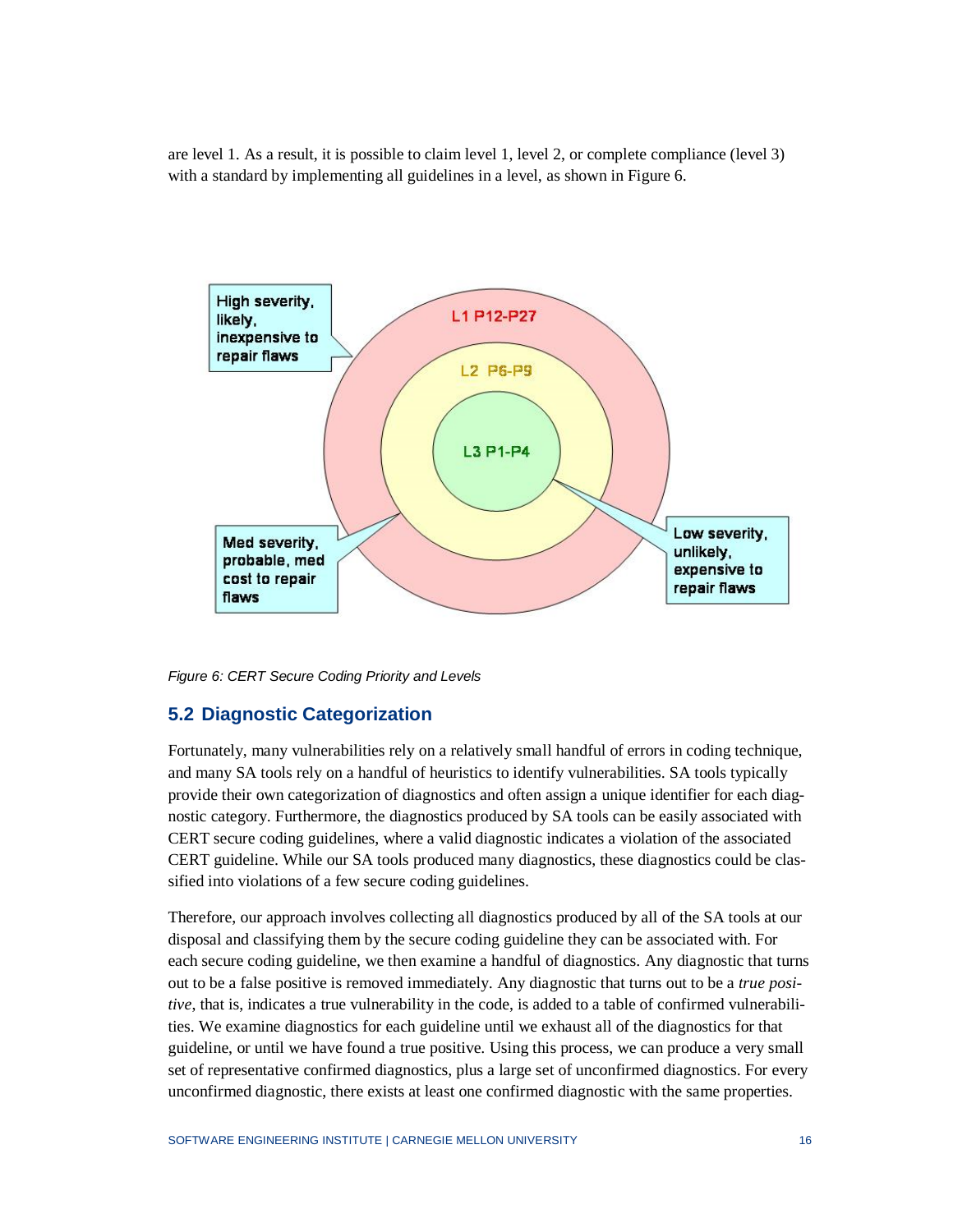Some diagnostics are labeled 'suspicious'. This label indicates that a diagnostic might conceivably be True under certain circumstances, but it was not inspected by an auditor. These uninspected portions of code may or may not be vulnerable to exploits. The code might actually be safe but difficult to analyze. It might actually be safe to use in certain limited contexts, and unsafe in others.

In any case, the code merits attention, and should probably be modified. It is likely that the code may be passed to a maintainer who fails to understand the code and makes incorrect assumptions about its security. Such an occurrence increases the maintenance costs of the code, as the maintainer might modify it unnecessarily, or might use it improperly, creating one or more new vulnerabilities.

This report provides the complete table of confirmed diagnostics, providing details associated with each. It also provides a similar table of suspicious diagnostics.

#### <span id="page-20-0"></span>**5.3 Static Analysis Tools**

We have employed the following SA tools, as described below:

#### <span id="page-20-1"></span>**5.3.1 MSVC /analyze**

Several editions of Microsoft Visual C++ provide a built-in static analysis tool. This tool includes MSVC 2008 Team Edition, and several editions of MSVC 2010. It is named *analyze mode* because of the /analyze option that is fed to the Microsoft  $C_{++}$  compiler commad. This tool can be enabled by turning on a switch called *Enable Code Analysis*. Consequently, any C/C++ program compiled by Visual Studio will be examined by the SA tool.

#### <span id="page-20-2"></span>**5.3.2 PC-Lint**

PC-Lint is a commercial static-analysis tool produced by Gimpel Software for the C and C++ programming languages. First released in 1985, it is supported on all versions of Windows, as well as MS-DOS and OS/2. It provides a command-line interface, but can also be integrated into many IDEs as an external tool, including Microsoft Visual Studio. It provides references to several coding guidelines such as MISRA-C (both 2004 and 2008 editions). More information on PC\_Lint is available at

[http://www.gimpel.com](http://www.gimpel.com/)

#### <span id="page-20-3"></span>**5.3.3 Fortify 360 SCA**

Fortify 360 is a commercial product developed by Fortify Software. The product provides an extensive suite of tools for software security assurance. We focused on the *source code analysis* (SCA) tool. It can be used to analyze software written in C; C++; Java; .NET; ASP.NET; Cold-Fusion; "Classic" ASP, PHP, VB6, VBScript, JavaScript, PL/SQL, T-SQL and COBOL; as well as configuration files. More information on Fortify is available at

[http://www.fortify.com](http://www.fortify.com/)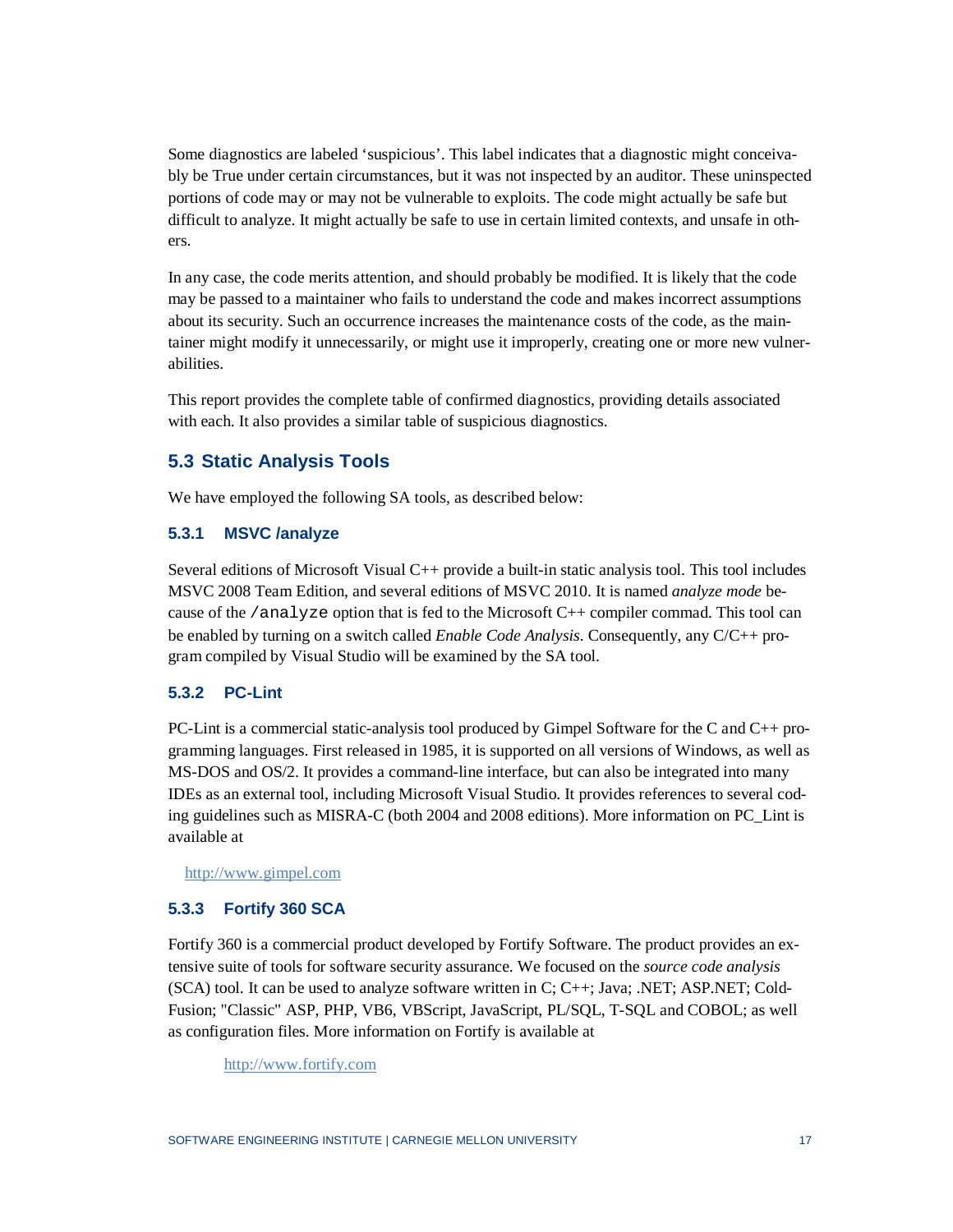#### <span id="page-21-0"></span>**5.3.4 Coverity Prevent**

Coverity Prevent is a commercial product developed by Coverity, Inc. The product also provides an extensive suite of tools for software security assurance. We focused on the Coverity Static Analysis tool, which can be used to analyze software written in  $C, C_{++}$ , Java, or  $C_{++}$ . We also utilized the Coverity Integrity Manager, a web-based framework for viewing the results of Coverity Static Analysis. It provides a rich detail of each diagnostic found, including multiple locations in the source code that serve to create the diagnostic. More information on Coverity is available at

[http://www.coverity.com](http://www.coverity.com/)

#### <span id="page-21-1"></span>**5.3.5 Rosecheckers**

The Rosecheckers project has been internally developed at the CERT Division to provide a static analysis tool for analyzing  $C$  and  $C++$  code. The project was designed to enforce the rules in the *CERT C Secure Coding Standard* and the *CERT C++ Secure Coding Standard*. Each rule in the standard that can be statically analyzed has one or more code checkers as part of the Rosecheckers project. The source for the Rosecheckers project is freely downloadable at

[http://rosecheckers.sourceforge.net](http://rosecheckers.sourceforge.netwww.coverity.com/)

The website also provides a virtual machine containing a complete build of the Rosecheckers project on Linux.

The Rosecheckers project leverages the Compass/ROSE project developed at Lawrence Livermore National Labs. This project provides a high-level API for accessing the abstract syntax tree (AST) of a C or C++ source code file. More information on Compass/ROSE is available here

[http://rosecompiler.org](http://rosecompiler.org/)

#### <span id="page-21-2"></span>**5.3.6 Other Tools**

Most compilers provide warnings for questionable code. Consequently, a compiler can serve as a simple SA tool, although compilers provide significantly fewer diagnostics than dedicated tools. Furthermore, several SA tools require the software to be compiled in order to function. Coverity, for instance, operates by monitoring a build as it progresses, and running its analysis on each file as it is compiled. Consequently, a program that cannot be completely built cannot be completely analyzed by Coverity.

Because of this liability, compilation of the software is a crucial first step, and we harvest any diagnostics produced by the compiler and perform the same analysis on them as we do for other SA tools.

Finally, a few diagnostics were identified by manually inspecting the code. It should be emphasized that manual inspection was not a primary procedure in this analysis; it was performed for two purposes: (1) to gain an intuitive overview of the code, and (2) to validate diagnostics produced by the SA tools. Nonetheless, a few diagnostics were noted during manual inspection; hence they are included in this report.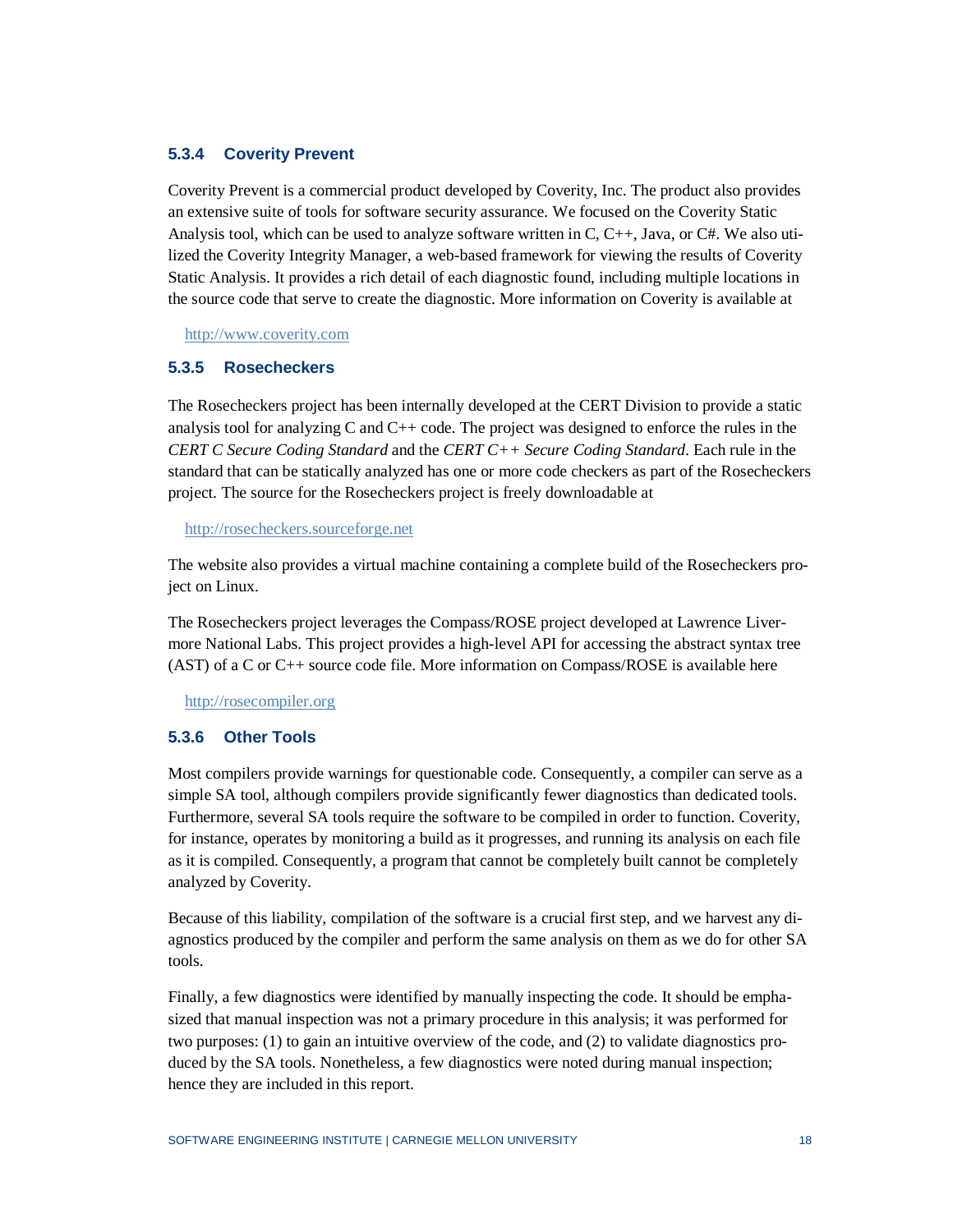#### <span id="page-22-0"></span>**5.4 History**

A SCALe audit is a component of quality assurance for a codebase. It is often useful for a codebase to undergo an iterative process of SCALe audits and diagnostic mitigations; this is usually necessary for the codebase to comply with a CERT secure coding standard. Consequently, a codebase might be submitted to SCALe multiple times. Sometimes the diagnostics reported in a previous audit may remain unfixed for various technical or business reasons. Furthermore, the SCALe process does not report to clients any diagnostics that are known to be false positives, and consequently code that produces such diagnostics is not modified, causing the false diagnostics to recur in subsequent audits.

For any codebase, a SCALe audit provides results that are significant and useful for any future audit of the codebase. When conducting an audit of any codebase that has undergone a previous audit, we can use the list of diagnostics from the previous audit, including any diagnostics that were discovered to be false positives and not presented to the client. If a diagnostic appears in a previous audit and was studied, then the information learned during the previous audit serves as a hint as to the diagnostic's validity in the current audit. For example, a diagnostic that was revealed to indicate a true vulnerability in a previous audit is likely to still be true in the current audit. It would not be prudent to judge it true automatically. But if it is in a list of a hundred diagnostics, and was revealed to be true in a previous audit, we could choose to examine it first in the current audit. If it is still true, we could mark it so and proceed to the next batch of diagnostics.

SCALe uses a procedure to cascade diagnostic information from a previous analysis into a current analysis. The procedure requires the previous SCALe analysis results, the automatically-generated diagnostics for the new codebase, and the source code for both the old and current versions of the codebase. The procedure is as follows:

- 1. *Compute the differences between the old and new codebases.* This is easily accomplished using the UNIX  $diff(1)$  command. It might require some renaming of files. For example, if the old codebase has a directory named  $src-1$ . 1, but the new codebase has the same directory named  $src-1$ . 2, then the filename differences should be resolved. We are less interested in files that have been added, deleted, or moved around in the codebase, and we are more interested in source code files whose lines have been modified.
- 2. *Gather the old diagnostics, including false positives.* This may involve identifying diagnostics that were unreported because they were false positives.
- 3. *For each old diagnostic, evaluate where it would occur in the new codebase.* This process involves examining the differences produced in Step 1, and seeing how they would apply to the path name and line number where each diagnostic occurs. Some diagnostics might not appear at all in the new codebase if their corresponding file has been removed, or the source code containing their line number has been deleted. For this step, we will assume if the line of code containing the diagnostic has been modified, the diagnostic no longer applies and can be removed. But if the line of code still exists, even though it may have moved in the source file, the diagnostic is still hypothetically possible, and should be preserved, albeit with a new line number. The result of this process should be a list of 'hypothetical' diagnostics. They may or may not actually exist, but they refer to valid lines in the new codebase.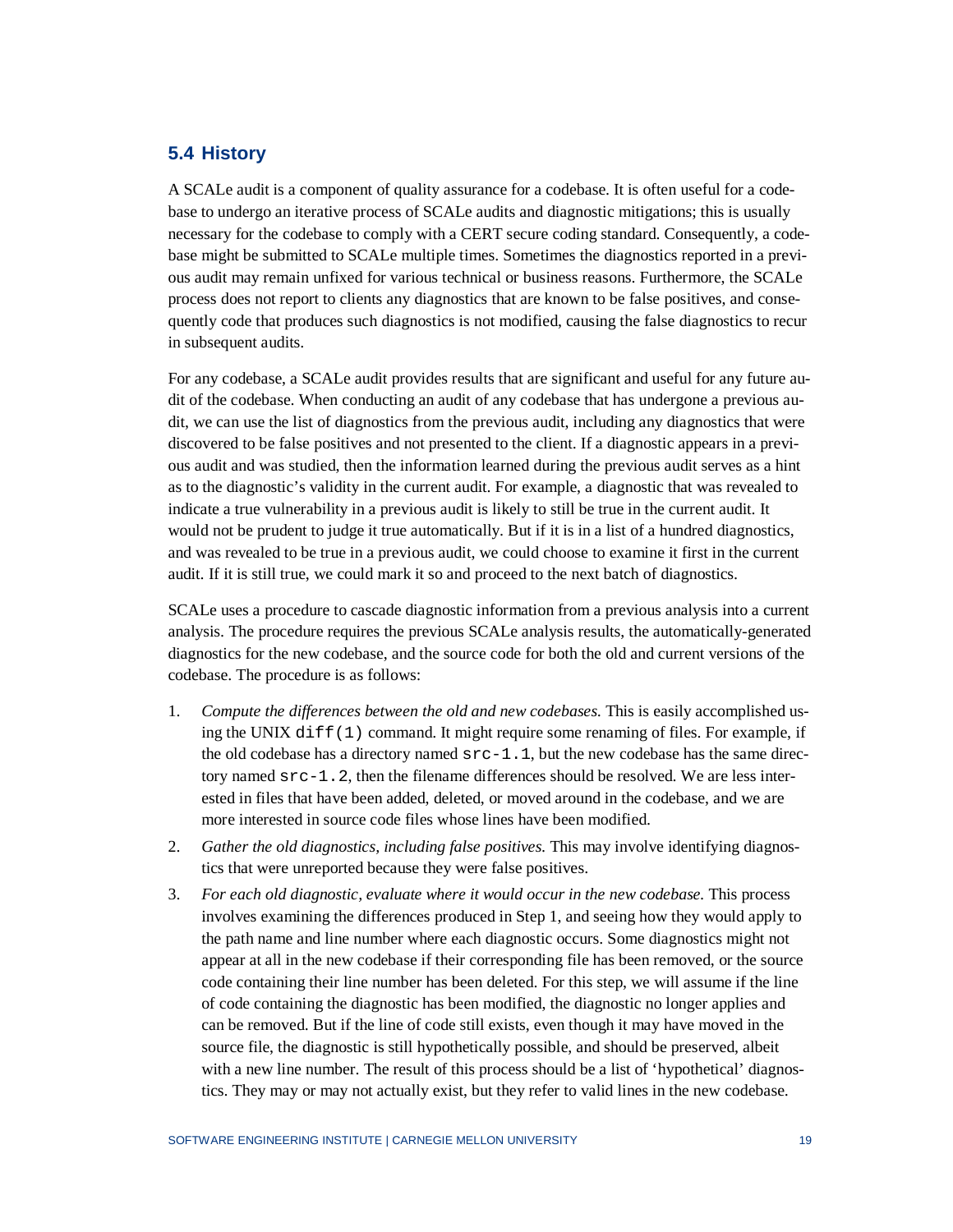4. *For each hypothetical diagnostic in the new codebase, determine if it was automatically generated by the SCALe tools, and if so, copy any information regarding the diagnostic's validity to the set of diagnostics for the new codebase.* This step is accomplished by determining if a hypothetical diagnostic and a real diagnostic share the same path name, line number, and checker. We can assume that if two diagnostics share this info, they refer to the same issue and their information can be shared.

All these steps can be automated by scripts. The scripts work well in practice, although they need to be run carefully and checked afterward to ensure that they produced the correct result. Such checking usually involves examining a sample of about three diagnostics to make sure that they were handled correctly by the scripts.

This process serves to optimize the manual analysis of the diagnostics produced by the SCALe tools. Since this is the most time-consuming component of the SCALe audit, this process provides a significant improvement in performance and reduction of auditor time.